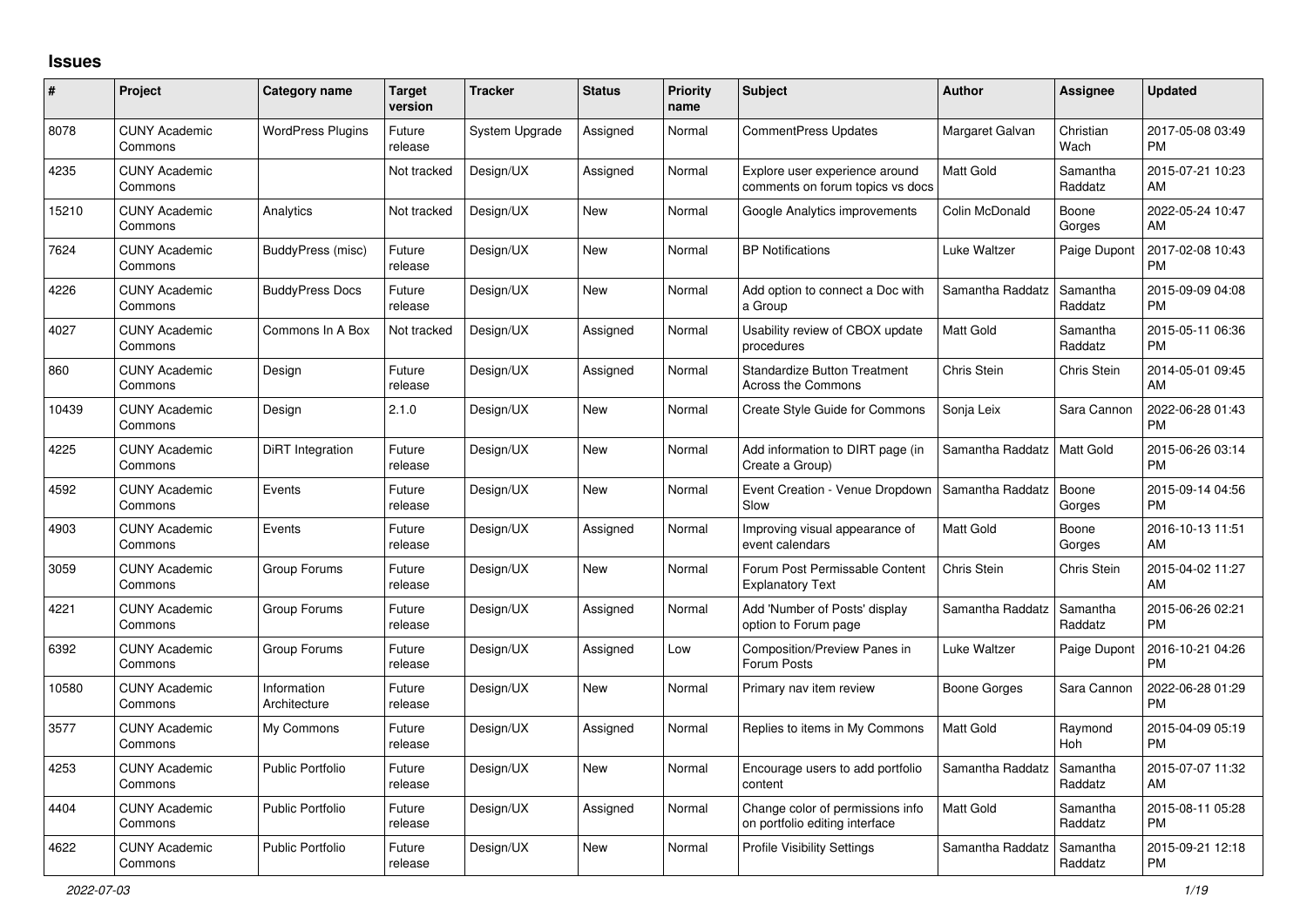| #     | <b>Project</b>                  | Category name    | <b>Target</b><br>version | <b>Tracker</b> | <b>Status</b>        | <b>Priority</b><br>name | <b>Subject</b>                                                                       | <b>Author</b>           | Assignee            | <b>Updated</b>                |
|-------|---------------------------------|------------------|--------------------------|----------------|----------------------|-------------------------|--------------------------------------------------------------------------------------|-------------------------|---------------------|-------------------------------|
| 5182  | <b>CUNY Academic</b><br>Commons | Social Paper     | Future<br>release        | Design/UX      | <b>New</b>           | Normal                  | "Publishing" a private paper on<br>social paper?                                     | Raffi<br>Khatchadourian | Boone<br>Gorges     | 2016-10-13 04:12<br><b>PM</b> |
| 5183  | <b>CUNY Academic</b><br>Commons | Social Paper     | Future<br>release        | Design/UX      | New                  | Normal                  | Creating a new paper when<br>viewing an existing paper                               | Raffi<br>Khatchadourian | Samantha<br>Raddatz | 2016-02-02 12:09<br><b>PM</b> |
| 4222  | <b>CUNY Academic</b><br>Commons | User Experience  | Future<br>release        | Design/UX      | <b>New</b>           | Normal                  | Add information to 'Delete<br>Account' page                                          | Samantha Raddatz        | scott voth          | 2015-06-26 11:35<br>AM        |
| 6298  | <b>CUNY Academic</b><br>Commons | User Experience  | Not tracked              | Design/UX      | Assigned             | Normal                  | Examine data from survey                                                             | <b>Matt Gold</b>        | Margaret<br>Galvan  | 2016-10-14 12:16<br><b>PM</b> |
| 11843 | <b>CUNY Academic</b><br>Commons | WordPress (misc) | Future<br>release        | Design/UX      | New                  | Normal                  | Tweaking the Gutenberg Editor<br>Interface                                           | Laurie Hurson           |                     | 2022-04-26 12:00<br><b>PM</b> |
| 2612  | <b>CUNY Academic</b><br>Commons |                  | Not tracked              | Publicity      | Assigned             | Normal                  | Pinterest site for the Commons                                                       | local admin             | Sarah<br>Morgano    | 2016-03-04 11:19<br>AM        |
| 5298  | <b>CUNY Academic</b><br>Commons |                  | Not tracked              | Publicity      | <b>New</b>           | Normal                  | Survey Pop-Up Text                                                                   | Samantha Raddatz        | Samantha<br>Raddatz | 2016-03-22 12:27<br><b>PM</b> |
| 6665  | <b>CUNY Academic</b><br>Commons |                  | Not tracked              | Publicity      | <b>New</b>           | Normal                  | Dead Link in 1.10 announcement<br>post                                               | Paige Dupont            | Stephen Real        | 2016-12-01 03:11<br><b>PM</b> |
| 11393 | <b>CUNY Academic</b><br>Commons |                  | Not tracked              | Publicity      | New                  | Normal                  | After 1.15 release, ceate a hero<br>slide and post about adding a site<br>to a group | scott voth              | Patrick<br>Sweeney  | 2019-05-14 10:32<br>AM        |
| 14475 | <b>CUNY Academic</b><br>Commons |                  | Not tracked              | Publicity      | <b>New</b>           | Normal                  | <b>OER Showcase Page</b>                                                             | Laurie Hurson           | Laurie Hurson       | 2021-09-14 10:46<br>AM        |
| 14504 | <b>CUNY Academic</b><br>Commons |                  | Not tracked              | Publicity      | Reporter<br>Feedback | Normal                  | Adding showcases to home page<br>menu                                                | Laurie Hurson           | Boone<br>Gorges     | 2022-01-19 03:26<br><b>PM</b> |
| 3506  | <b>CUNY Academic</b><br>Commons | Publicity        | 1.7                      | Publicity      | New                  | Normal                  | Prepare 1.7 email messaging                                                          | Micki Kaufman           | Micki<br>Kaufman    | 2014-10-01 12:36<br><b>PM</b> |
| 3509  | <b>CUNY Academic</b><br>Commons | Publicity        | 1.7                      | Publicity      | <b>New</b>           | Normal                  | Create 1.7 digital signage imagery                                                   | Micki Kaufman           | Marilyn<br>Weber    | 2014-10-01 12:40<br><b>PM</b> |
| 3510  | <b>CUNY Academic</b><br>Commons | Publicity        | 1.7                      | Publicity      | Assigned             | Normal                  | Post on the News Blog re: 'My<br>Commons'                                            | Micki Kaufman           | Sarah<br>Morgano    | 2014-10-15 11:18<br>AM        |
| 3511  | <b>CUNY Academic</b><br>Commons | Publicity        | 1.7                      | Publicity      | Assigned             | Normal                  | Social media for 1.7                                                                 | Micki Kaufman           | Sarah<br>Morgano    | 2014-10-14 03:32<br><b>PM</b> |
| 6014  | <b>CUNY Academic</b><br>Commons | Publicity        | Future<br>release        | Publicity      | Reporter<br>Feedback | Normal                  | Google search listing                                                                | <b>Matt Gold</b>        | Boone<br>Gorges     | 2016-09-21 03:48<br><b>PM</b> |
| 9015  | <b>CUNY Academic</b><br>Commons | Groups (misc)    | Not tracked              | Outreach       | Assigned             | Normal                  | Email group admins the email<br>addresses of their groups                            | <b>Matt Gold</b>        | Matt Gold           | 2018-01-02 09:54<br>AM        |
| 3369  | <b>CUNY Academic</b><br>Commons | Reply By Email   | Not tracked              | Outreach       | Hold                 | Normal                  | Release reply by email to WP<br>plugin directory                                     | <b>Matt Gold</b>        | Raymond<br>Hoh      | 2016-03-01 12:46<br><b>PM</b> |
| 2666  | <b>CUNY Academic</b><br>Commons | About page       | Not tracked              | Documentation  | Assigned             | Normal                  | <b>Update About Text</b>                                                             | Chris Stein             | Luke Waltzer        | 2016-03-04 11:19<br>AM        |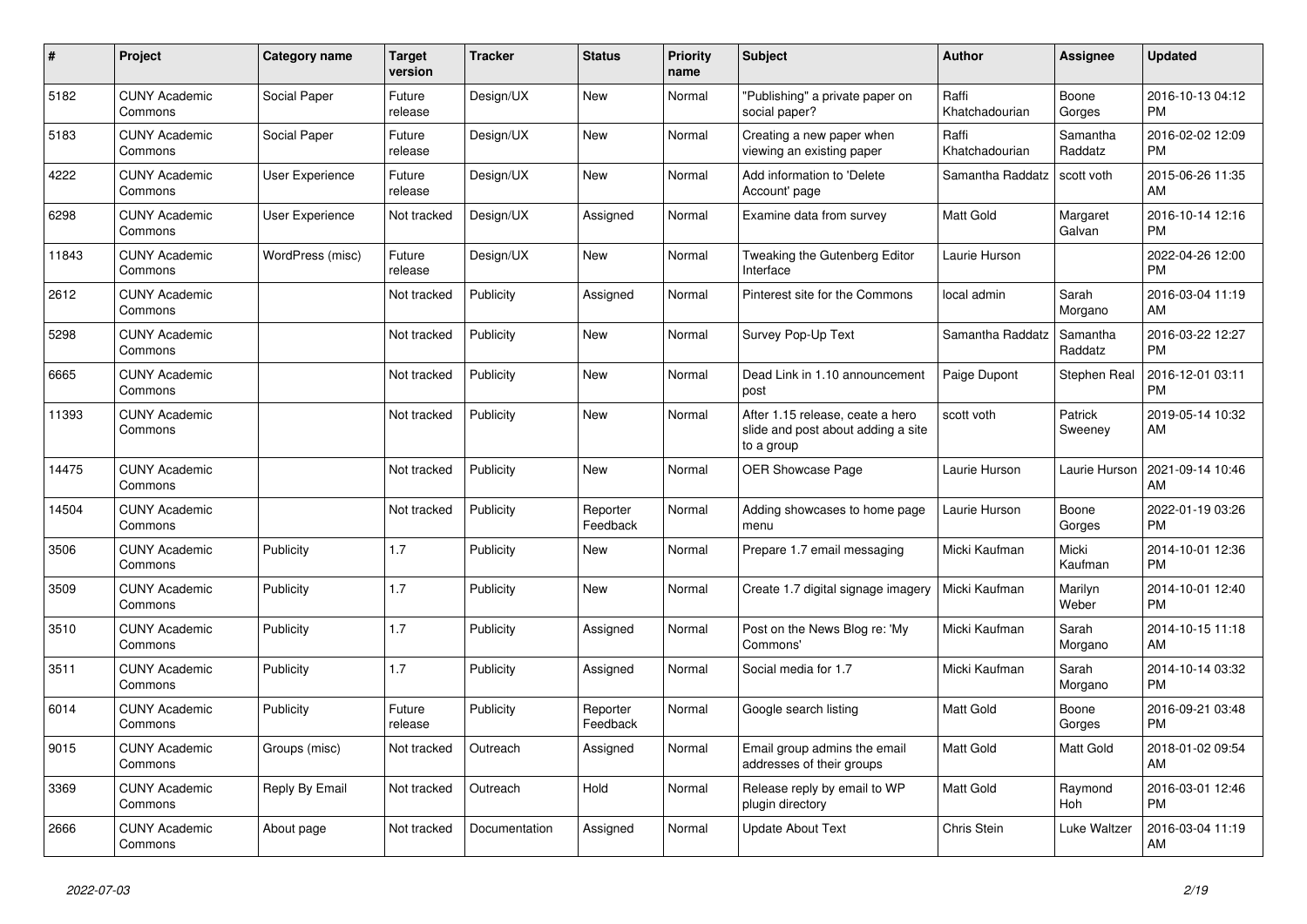| $\pmb{\#}$ | Project                         | <b>Category name</b> | <b>Target</b><br>version | <b>Tracker</b> | <b>Status</b>        | <b>Priority</b><br>name | <b>Subject</b>                                                      | <b>Author</b>    | <b>Assignee</b>    | <b>Updated</b>                |
|------------|---------------------------------|----------------------|--------------------------|----------------|----------------------|-------------------------|---------------------------------------------------------------------|------------------|--------------------|-------------------------------|
| 3524       | <b>CUNY Academic</b><br>Commons | Documentation        | Not tracked              | Documentation  | Assigned             | Normal                  | Post describing all you can do<br>when starting up a new blog/group | <b>Matt Gold</b> | scott voth         | 2014-10-04 12:56<br><b>PM</b> |
| 12392      | <b>CUNY Academic</b><br>Commons | Help/Codex           | Not tracked              | Documentation  | <b>New</b>           | Normal                  | <b>Updates to Common Commons</b><br>Questions on Help Page          | scott voth       | Margaret<br>Galvan | 2020-02-11 10:53<br>AM        |
| 3565       | <b>CUNY Academic</b><br>Commons | My Commons           | Not tracked              | Documentation  | <b>New</b>           | Normal                  | <b>Load Newest inconsistencies</b>                                  | Chris Stein      | scott voth         | 2015-11-09 01:16<br><b>PM</b> |
| 8666       | <b>CUNY Academic</b><br>Commons | Teaching             | Not tracked              | Documentation  | Assigned             | Normal                  | Create Teaching on the Commons<br>Resource Page                     | Matt Gold        | Laurie Hurson      | 2019-09-23 03:16<br><b>PM</b> |
| 8607       | <b>CUNY Academic</b><br>Commons |                      | Not tracked              | Support        | <b>New</b>           | Normal                  | Paypal?                                                             | Marilyn Weber    | <b>Matt Gold</b>   | 2018-05-15 01:37<br><b>PM</b> |
| 9207       | <b>CUNY Academic</b><br>Commons |                      | Future<br>release        | Support        | Reporter<br>Feedback | Normal                  | display dashboards made in<br>Tableau?                              | Marilyn Weber    | Boone<br>Gorges    | 2018-04-10 10:42<br>AM        |
| 10657      | <b>CUNY Academic</b><br>Commons |                      | Not tracked              | Support        | Reporter<br>Feedback | Normal                  | child theme problems                                                | Marilyn Weber    |                    | 2018-11-08 01:19<br><b>PM</b> |
| 11149      | <b>CUNY Academic</b><br>Commons |                      | Not tracked              | Support        | Reporter<br>Feedback | Normal                  | comments getting blocked                                            | Marilyn Weber    | Raymond<br>Hoh     | 2019-03-26 11:40<br>AM        |
| 11509      | <b>CUNY Academic</b><br>Commons |                      | Not tracked              | Support        | Reporter<br>Feedback | Normal                  | deleted Page causing a Menu<br>problem?                             | Marilyn Weber    |                    | 2019-06-04 09:54<br>AM        |
| 11519      | <b>CUNY Academic</b><br>Commons |                      | Not tracked              | Support        | Assigned             | Normal                  | comment option not appearing                                        | Marilyn Weber    |                    | 2019-09-24 10:28<br>AM        |
| 11771      | <b>CUNY Academic</b><br>Commons |                      | Not tracked              | Support        | Reporter<br>Feedback | Normal                  | post displays in sections                                           | Marilyn Weber    |                    | 2019-08-20 10:34<br>AM        |
| 11787      | <b>CUNY Academic</b><br>Commons |                      | Not tracked              | Support        | Reporter<br>Feedback | Normal                  | automated comments notifications<br>on ZenDesk                      | Marilyn Weber    |                    | 2019-08-26 06:18<br><b>PM</b> |
| 11848      | <b>CUNY Academic</b><br>Commons |                      | Not tracked              | Support        | Hold                 | Normal                  | a Dean of Faculty wants to share<br>a large file                    | Marilyn Weber    |                    | 2019-09-24 08:44<br>AM        |
| 12004      | <b>CUNY Academic</b><br>Commons |                      | Not tracked              | Support        | Reporter<br>Feedback | Normal                  | Notifications for spam blog<br>comments                             | Gina Cherry      | Raymond<br>Hoh     | 2019-11-01 12:05<br><b>PM</b> |
| 12328      | <b>CUNY Academic</b><br>Commons |                      | Not tracked              | Support        | <b>New</b>           | Normal                  | Sign up Code for Non-CUNY<br>Faculty                                | Laurie Hurson    |                    | 2020-01-28 10:25<br><b>AM</b> |
| 12352      | <b>CUNY Academic</b><br>Commons |                      | Not tracked              | Support        | <b>New</b>           | Normal                  | "posts list" page builder block<br>option                           | Marilyn Weber    |                    | 2020-02-03 01:29<br><b>PM</b> |
| 12484      | <b>CUNY Academic</b><br>Commons |                      | Not tracked              | Support        | Reporter<br>Feedback | Normal                  | Sign up Code for COIL Course<br>starting in March                   | Laurie Hurson    | <b>Matt Gold</b>   | 2020-03-02 02:26<br><b>PM</b> |
| 13034      | <b>CUNY Academic</b><br>Commons |                      | Not tracked              | Support        | Reporter<br>Feedback | Normal                  | a site is asking people to join the<br>Commons to get a download    | Marilyn Weber    |                    | 2020-07-12 07:23<br>AM        |
| 13255      | <b>CUNY Academic</b><br>Commons |                      | Not tracked              | Support        | Reporter<br>Feedback | Normal                  | Accessibility problems                                              | Marilyn Weber    |                    | 2020-09-01 05:48<br>PM        |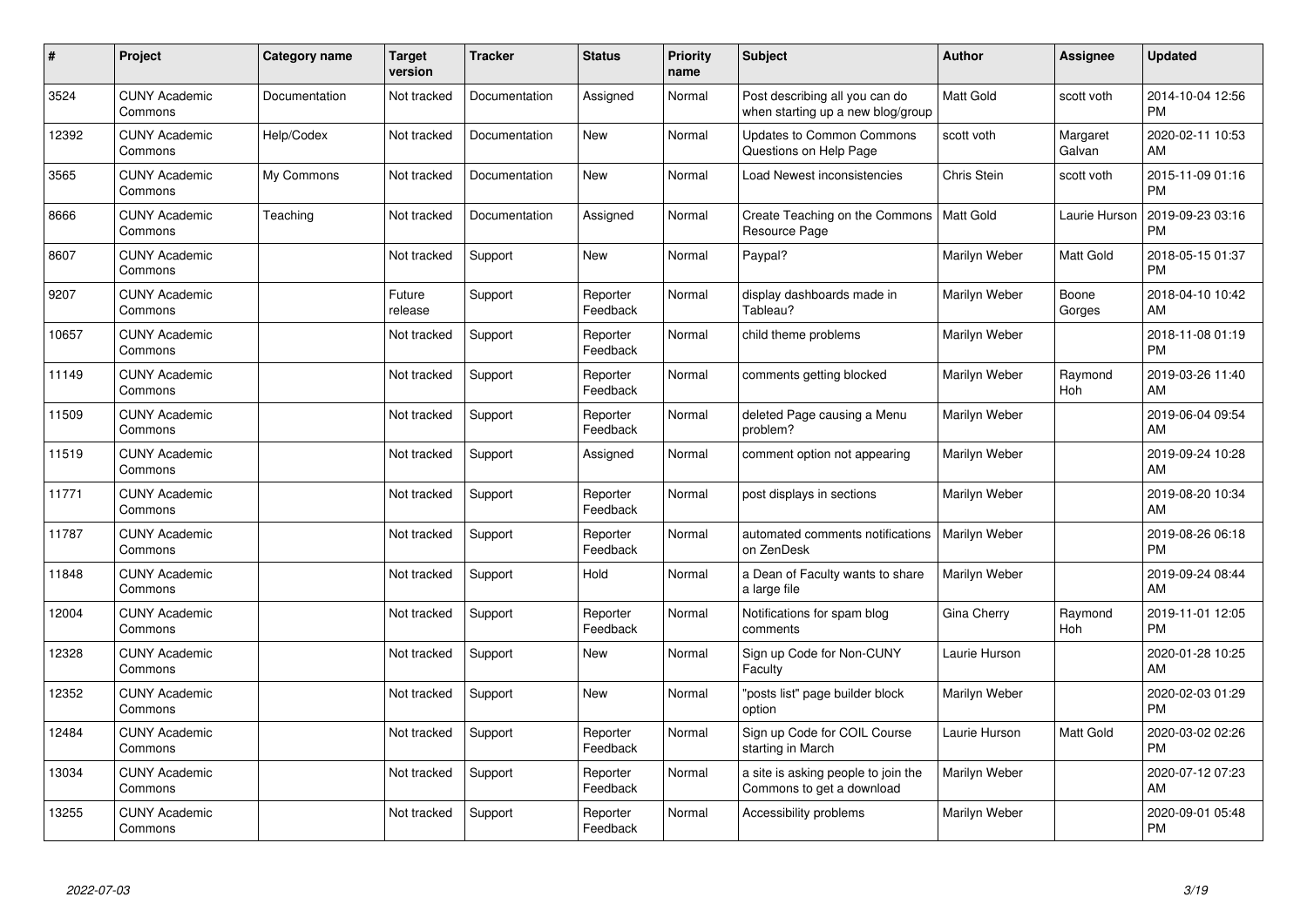| #     | Project                         | Category name | <b>Target</b><br>version | <b>Tracker</b> | <b>Status</b>        | <b>Priority</b><br>name | <b>Subject</b>                                                    | <b>Author</b>    | Assignee       | <b>Updated</b>                |
|-------|---------------------------------|---------------|--------------------------|----------------|----------------------|-------------------------|-------------------------------------------------------------------|------------------|----------------|-------------------------------|
| 13286 | <b>CUNY Academic</b><br>Commons |               | Not tracked              | Support        | <b>New</b>           | Normal                  | problem connecting with<br>WordPress app                          | Marilyn Weber    | Raymond<br>Hoh | 2020-09-08 11:16<br>AM        |
| 14398 | <b>CUNY Academic</b><br>Commons |               | Not tracked              | Support        | Reporter<br>Feedback | Normal                  | Events plug-in notification problem   Marilyn Weber               |                  |                | 2021-05-11 11:21<br>AM        |
| 14538 | <b>CUNY Academic</b><br>Commons |               | Not tracked              | Support        | Reporter<br>Feedback | Normal                  | <b>Weebly To Commons</b>                                          | Laurie Hurson    |                | 2021-09-14 10:47<br>AM        |
| 14784 | <b>CUNY Academic</b><br>Commons |               |                          | Support        | Reporter<br>Feedback | Normal                  | User report of logo problem when<br>using Customizer theme        | Marilyn Weber    |                | 2021-09-17 10:25<br>AM        |
| 14842 | <b>CUNY Academic</b><br>Commons |               | Not tracked              | Support        | Reporter<br>Feedback | Normal                  | Question about widgets and block<br>editor                        | Gina Cherry      |                | 2021-10-06 03:01<br><b>PM</b> |
| 14900 | <b>CUNY Academic</b><br>Commons |               | Not tracked              | Support        | Reporter<br>Feedback | Normal                  | previous theme?                                                   | Marilyn Weber    |                | 2021-10-25 10:31<br>AM        |
| 15045 | <b>CUNY Academic</b><br>Commons |               |                          | Support        | <b>New</b>           | Normal                  | no result for KCeL in the search<br>box on the commons            | Marilyn Weber    |                | 2021-12-10 11:29<br>AM        |
| 15169 | <b>CUNY Academic</b><br>Commons |               | 2.0.3                    | Support        | Reporter<br>Feedback | Normal                  | new Prelude website zipfiles for<br>custom theme and other files. | Marilyn Weber    |                | 2022-06-29 11:32<br>AM        |
| 15176 | <b>CUNY Academic</b><br>Commons |               | Not tracked              | Support        | Reporter<br>Feedback | Normal                  | Archiving Q Writing & Old<br>Wordpress Sites on the Commons       | Laurie Hurson    |                | 2022-02-08 10:28<br>AM        |
| 15260 | <b>CUNY Academic</b><br>Commons |               |                          | Support        | Reporter<br>Feedback | Normal                  | Diacritical markings   European<br><b>Stages</b>                  | Marilyn Weber    |                | 2022-02-04 08:16<br>AM        |
| 15370 | <b>CUNY Academic</b><br>Commons |               |                          | Support        | Reporter<br>Feedback | Normal                  | All-in-One Event Calendar?                                        | Marilyn Weber    |                | 2022-02-17 11:03<br>AM        |
| 15565 | <b>CUNY Academic</b><br>Commons |               |                          | Support        | <b>New</b>           | Normal                  | Events - send updates to an email<br>listserv                     | Marilyn Weber    |                | 2022-03-10 01:06<br><b>PM</b> |
| 15655 | <b>CUNY Academic</b><br>Commons |               | 2.0.3                    | Support        | Reporter<br>Feedback | Normal                  | Event Aggregator plugin?                                          | Marilyn Weber    |                | 2022-06-29 11:32<br><b>AM</b> |
| 15685 | <b>CUNY Academic</b><br>Commons |               |                          | Support        | <b>New</b>           | High                    | problem with chrome?                                              | Marilyn Weber    |                | 2022-04-25 03:40<br><b>PM</b> |
| 15816 | <b>CUNY Academic</b><br>Commons |               | Not tracked              | Support        | <b>New</b>           | Normal                  | slow loading at SPS                                               | Marilyn Weber    |                | 2022-04-05 01:26<br><b>PM</b> |
| 16099 | <b>CUNY Academic</b><br>Commons |               |                          | Support        | Reporter<br>Feedback | Normal                  | request for Newsletter Glue                                       | Marilyn Weber    |                | 2022-05-13 12:14<br><b>PM</b> |
| 16110 | <b>CUNY Academic</b><br>Commons |               |                          | Support        | Reporter<br>Feedback | Normal                  | remove Creative Commons<br>license from pages?                    | Marilyn Weber    | Raymond<br>Hoh | 2022-05-17 06:11<br><b>PM</b> |
| 10839 | <b>CUNY Academic</b><br>Commons | About page    | Not tracked              | Support        | New                  | Normal                  | <b>Mission Statement Needs</b><br>Revision                        | scott voth       | Matt Gold      | 2018-12-26 10:58<br>AM        |
| 4070  | <b>CUNY Academic</b><br>Commons | Analytics     | Not tracked              | Support        | Assigned             | Normal                  | Request for JITP site analytics                                   | <b>Matt Gold</b> | Seth Persons   | 2016-02-23 03:09<br>PM        |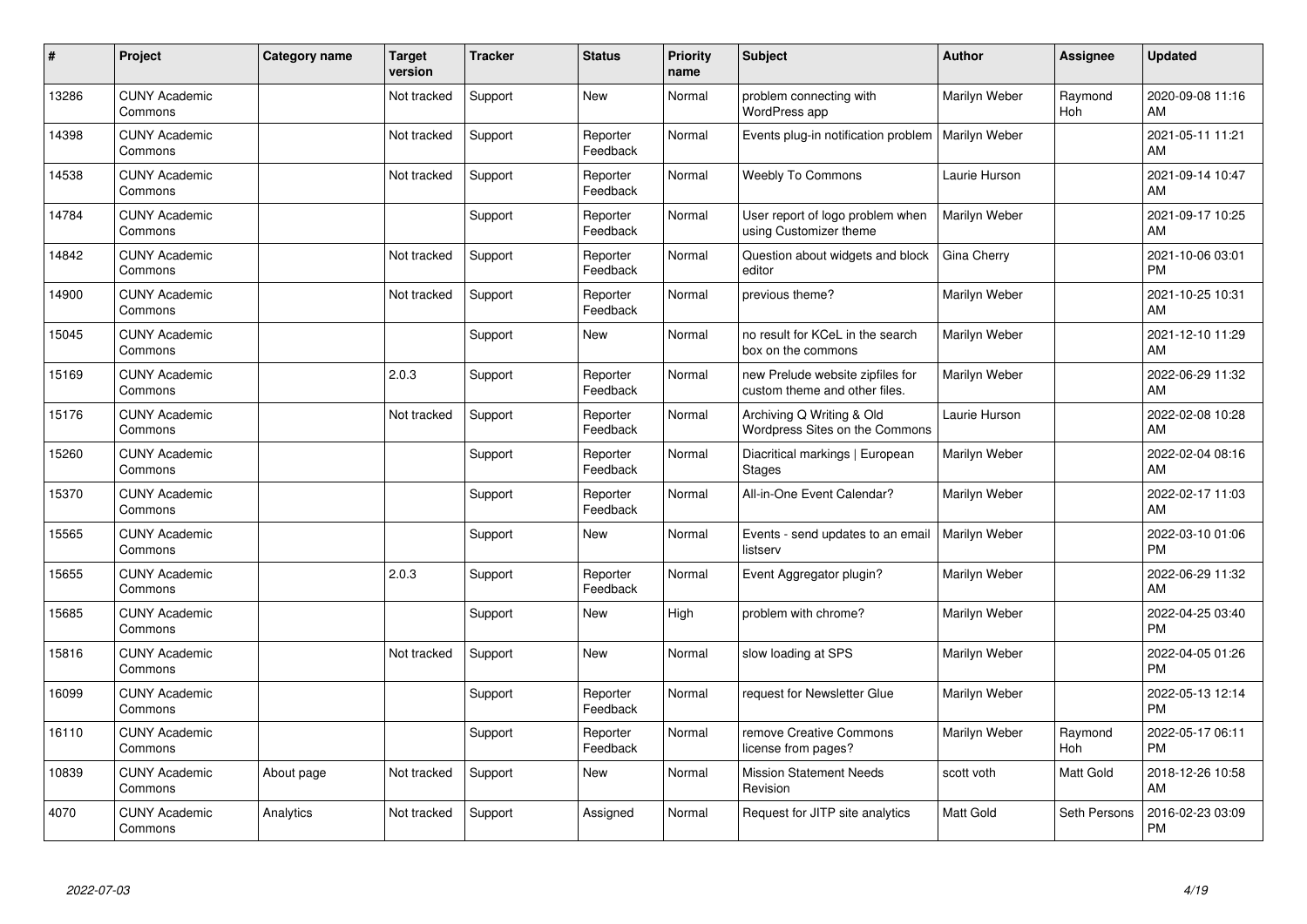| #     | Project                         | <b>Category name</b>      | Target<br>version | <b>Tracker</b> | <b>Status</b>        | <b>Priority</b><br>name | <b>Subject</b>                                                                            | Author           | <b>Assignee</b>  | <b>Updated</b>                |
|-------|---------------------------------|---------------------------|-------------------|----------------|----------------------|-------------------------|-------------------------------------------------------------------------------------------|------------------|------------------|-------------------------------|
| 12350 | <b>CUNY Academic</b><br>Commons | <b>Blogs (BuddyPress)</b> | Not tracked       | Support        | Reporter<br>Feedback | Normal                  | URL creation problem                                                                      | Marilyn Weber    |                  | 2020-02-03 11:27<br>AM        |
| 14994 | <b>CUNY Academic</b><br>Commons | cdev.gc.cuny.edu          | Not tracked       | Support        | In Progress          | Normal                  | Clear Cache on CDEV                                                                       | scott voth       | Raymond<br>Hoh   | 2021-12-07 03:51<br><b>PM</b> |
| 10982 | <b>CUNY Academic</b><br>Commons | Domain Mapping            | Not tracked       | Support        | Reporter<br>Feedback | Normal                  | <b>CNAME</b> question                                                                     | scott voth       |                  | 2019-01-22 04:29<br><b>PM</b> |
| 11493 | <b>CUNY Academic</b><br>Commons | Domain Mapping            | Not tracked       | Support        | Reporter<br>Feedback | Normal                  | Domain Mapping Request - Talia<br>Schaffer                                                | scott voth       | <b>Matt Gold</b> | 2019-08-06 08:39<br>AM        |
| 11883 | <b>CUNY Academic</b><br>Commons | Help/Codex                | Not tracked       | Support        | New                  | Normal                  | Need Embedding Help Page<br>Update (Tableau)                                              | Anthony Wheeler  | scott voth       | 2019-09-24 08:49<br>AM        |
| 12382 | <b>CUNY Academic</b><br>Commons | Membership                | Not tracked       | Support        | <b>New</b>           | Normal                  | Email request change                                                                      | Marilyn Weber    | Marilyn<br>Weber | 2020-02-06 12:56<br><b>PM</b> |
| 11496 | <b>CUNY Academic</b><br>Commons | <b>Public Portfolio</b>   | 1.15.2            | Support        | <b>New</b>           | Normal                  | Replace Twitter Icon on Member<br>Portfolio page                                          | scott voth       | Boone<br>Gorges  | 2019-06-06 01:03<br><b>PM</b> |
| 12247 | <b>CUNY Academic</b><br>Commons | Publicity                 | Not tracked       | Support        | <b>New</b>           | Normal                  | <b>Screenshot of First Commons</b><br>Homepage                                            | scott voth       | scott voth       | 2020-01-14 12:08<br>PM.       |
| 10273 | <b>CUNY Academic</b><br>Commons | Registration              | Not tracked       | Support        | Reporter<br>Feedback | Normal                  | users combining CF and campus<br>address                                                  | Marilyn Weber    |                  | 2019-09-18 10:58<br>AM        |
| 9729  | <b>CUNY Academic</b><br>Commons | <b>SEO</b>                | Not tracked       | Support        | New                  | Normal                  | 503 Errors showing on<br>newlaborforum.cuny.edu                                           | Diane Krauthamer | Raymond<br>Hoh   | 2018-05-22 04:48<br><b>PM</b> |
| 13975 | <b>CUNY Academic</b><br>Commons | Social Paper              | Not tracked       | Support        | Reporter<br>Feedback | Normal                  | can't approve comments on Social<br>Paper paper                                           | Marilyn Weber    |                  | 2021-02-12 09:33<br>AM        |
| 9941  | <b>CUNY Academic</b><br>Commons | Wiki                      | Not tracked       | Support        | Assigned             | Normal                  | Wiki functionality                                                                        | Matt Gold        | Boone<br>Gorges  | 2018-06-26 10:57<br>AM        |
| 11386 | <b>CUNY Academic</b><br>Commons | WordPress - Media         | Not tracked       | Support        | Reporter<br>Feedback | Normal                  | disappearing images                                                                       | scott voth       | Boone<br>Gorges  | 2019-05-14 10:32<br>AM        |
| 11449 | <b>CUNY Academic</b><br>Commons | WordPress - Media         | Not tracked       | Support        | Reporter<br>Feedback | Normal                  | Cloning Media Library for JITP<br>from Staging to Production Site                         | Patrick DeDauw   | Boone<br>Gorges  | 2019-05-13 12:00<br><b>PM</b> |
| 636   | <b>CUNY Academic</b><br>Commons | WordPress (misc)          | Not tracked       | Support        | Assigned             | Normal                  | Create Lynda.com-like Table of<br><b>Contents for Prospective Tutorial</b><br>Screencasts | <b>Matt Gold</b> | scott voth       | 2016-02-23 03:12<br><b>PM</b> |
| 2175  | <b>CUNY Academic</b><br>Commons | WordPress (misc)          | Not tracked       | Support        | Assigned             | Normal                  | Subscibe 2 vs. Jetpack<br>subscription options                                            | local admin      | Matt Gold        | 2016-01-26 04:58<br><b>PM</b> |
| 11624 | <b>CUNY Academic</b><br>Commons | WordPress (misc)          | Not tracked       | Support        | <b>New</b>           | Normal                  | Change pages into posts or swap<br>database for a Commons site?                           | Stephen Klein    | Raymond<br>Hoh   | 2019-07-09 11:04<br>AM        |
| 14074 | <b>CUNY Academic</b><br>Commons | WordPress (misc)          | Not tracked       | Support        | Reporter<br>Feedback | Normal                  | page password protection problem   Marilyn Weber                                          |                  |                  | 2021-03-02 11:03<br>AM        |
| 14983 | <b>CUNY Academic</b><br>Commons | WordPress (misc)          | Not tracked       | Support        | Reporter<br>Feedback | Normal                  | "Read More" tag not working                                                               | Rebecca Krisel   | Raymond<br>Hoh   | 2021-11-23 01:17<br><b>PM</b> |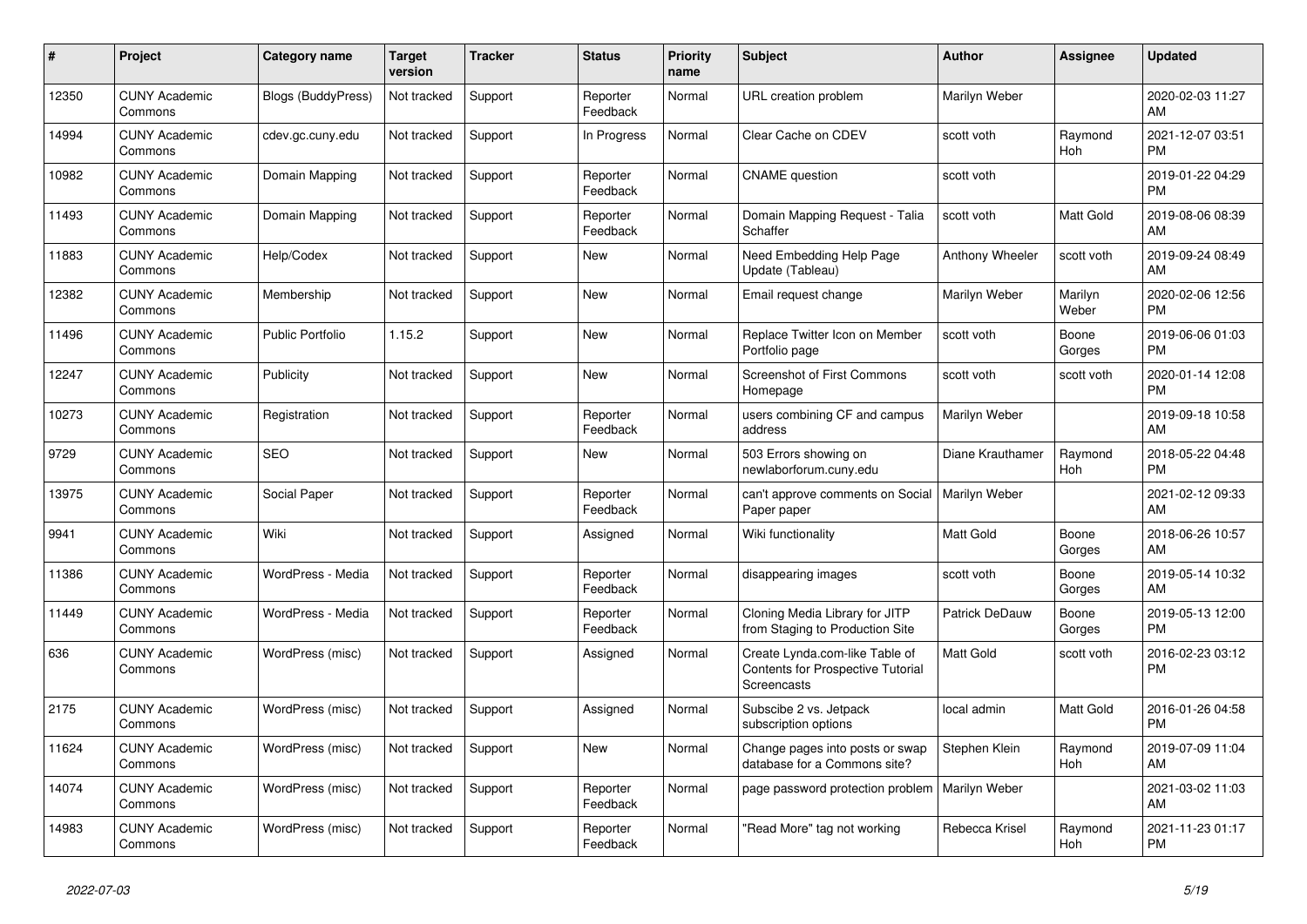| #     | Project                                                                 | Category name            | <b>Target</b><br>version | <b>Tracker</b> | <b>Status</b>        | <b>Priority</b><br>name | <b>Subject</b>                                                                                                                               | Author                    | <b>Assignee</b>     | <b>Updated</b>                |
|-------|-------------------------------------------------------------------------|--------------------------|--------------------------|----------------|----------------------|-------------------------|----------------------------------------------------------------------------------------------------------------------------------------------|---------------------------|---------------------|-------------------------------|
| 15767 | <b>CUNY Academic</b><br>Commons                                         | WordPress (misc)         |                          | Support        | <b>New</b>           | Normal                  | Site loading slowly                                                                                                                          | scott voth                | Boone<br>Gorges     | 2022-04-04 08:56<br><b>PM</b> |
| 5826  | <b>CUNY Academic</b><br>Commons                                         | <b>WordPress Plugins</b> | Future<br>release        | Support        | Reporter<br>Feedback | Normal                  | <b>Remove Subscription Options</b><br>plugin from directory                                                                                  | Sarah Morgano             | Sarah<br>Morgano    | 2016-10-21 04:14<br><b>PM</b> |
| 9211  | <b>CUNY Academic</b><br>Commons                                         | <b>WordPress Plugins</b> | Future<br>release        | Support        | Reporter<br>Feedback | Normal                  | Auto-Role Setting in Forum Plugin<br>Causing Some Confusion                                                                                  | Luke Waltzer              | Boone<br>Gorges     | 2018-03-13 11:44<br>AM        |
| 11545 | <b>CUNY Academic</b><br>Commons                                         | <b>WordPress Plugins</b> | Not tracked              | Support        | New                  | Normal                  | Twitter searches in WordPress                                                                                                                | Gina Cherry               | Matt Gold           | 2019-09-23 01:03<br><b>PM</b> |
| 11788 | <b>CUNY Academic</b><br>Commons                                         | <b>WordPress Plugins</b> | Future<br>release        | Support        | Reporter<br>Feedback | Normal                  | Plugin Request - Browse Aloud                                                                                                                | scott voth                |                     | 2019-09-24 08:42<br>AM        |
| 12741 | <b>CUNY Academic</b><br>Commons                                         | <b>WordPress Plugins</b> | Not tracked              | Support        | Reporter<br>Feedback | Normal                  | Tableau Public Viz Block                                                                                                                     | Marilyn Weber             | Raymond<br>Hoh      | 2020-05-12 11:00<br>AM        |
| 13946 | <b>CUNY Academic</b><br>Commons                                         | <b>WordPress Plugins</b> | 2.1.0                    | Support        | Assigned             | Normal                  | Custom Embed handler For<br>OneDrive files                                                                                                   | scott voth                | Raymond<br>Hoh      | 2022-05-26 10:46<br>AM        |
| 3492  | <b>CUNY Academic</b><br>Commons                                         | <b>WordPress Themes</b>  | Future<br>release        | Support        | Assigned             | Normal                  | Add CBOX theme to the<br>Commons                                                                                                             | scott voth                | Raymond<br>Hoh      | 2014-10-08 05:55<br><b>PM</b> |
| 14911 | <b>CUNY Academic</b><br>Commons                                         | <b>WordPress Themes</b>  | Not tracked              | Support        | New                  | Normal                  | Twentytwentyone theme                                                                                                                        | Marilyn Weber             |                     | 2021-10-28 10:37<br>AM        |
| 4986  | <b>CUNY Academic</b><br>Commons                                         | ZenDesk                  | Not tracked              | Support        | Assigned             | Normal                  | Prepare documentation for<br>Zendesk re web widget                                                                                           | <b>Matt Gold</b>          | Samantha<br>Raddatz | 2016-02-25 03:09<br><b>PM</b> |
| 12062 | AD/O365 Transition<br>from NonMatric to<br><b>Matriculated Students</b> |                          |                          | Feature        | In Progress          | Normal                  | create solution and console<br>project                                                                                                       | Emilio Rodriguez          | Emilio<br>Rodriguez | 2019-11-12 03:56<br><b>PM</b> |
| 7828  | <b>CUNY Academic</b><br>Commons                                         |                          | Not tracked              | Feature        | Assigned             | Normal                  | Theme Assessment 2017                                                                                                                        | Margaret Galvan           | Margaret<br>Galvan  | 2017-05-02 10:41<br><b>PM</b> |
| 8837  | <b>CUNY Academic</b><br>Commons                                         |                          | Not tracked              | Feature        | Assigned             | Normal                  | Create a form to request info from<br>people requesting premium<br>themes and plugins                                                        | <b>Matt Gold</b>          | Marilyn<br>Weber    | 2017-11-14 03:35<br><b>PM</b> |
| 9908  | <b>CUNY Academic</b><br>Commons                                         |                          | Not tracked              | Feature        | <b>New</b>           | Normal                  | Is it possible to send email<br>updates to users (or an email<br>address not on the list) for only a<br>single page AFTER being<br>prompted? | <b>Michael Shields</b>    | scott voth          | 2018-06-11 01:34<br><b>PM</b> |
| 10368 | <b>CUNY Academic</b><br>Commons                                         |                          | Future<br>release        | Feature        | Assigned             | Normal                  | Use ORCID data to populate<br>academic profile page                                                                                          | Stephen Francoeur   Boone | Gorges              | 2018-09-25 01:53<br><b>PM</b> |
| 11131 | <b>CUNY Academic</b><br>Commons                                         |                          | Future<br>release        | Feature        | Reporter<br>Feedback | Normal                  | Image Annotation Plugins                                                                                                                     | Laurie Hurson             |                     | 2019-02-26 11:33<br>AM        |
| 11517 | <b>CUNY Academic</b><br>Commons                                         |                          | Not tracked              | Feature        | Assigned             | Normal                  | wp-accessibility plugin should not<br>strip 'target=" blank" by default                                                                      | Boone Gorges              | Laurie Hurson       | 2019-09-24 09:57<br>AM        |
| 12911 | <b>CUNY Academic</b><br>Commons                                         |                          | Not tracked              | Feature        | New                  | Normal                  | Block access to xmlrpc.php based<br>on User-Agent                                                                                            | <b>Boone Gorges</b>       | Boone<br>Gorges     | 2020-06-09 05:12<br>PM        |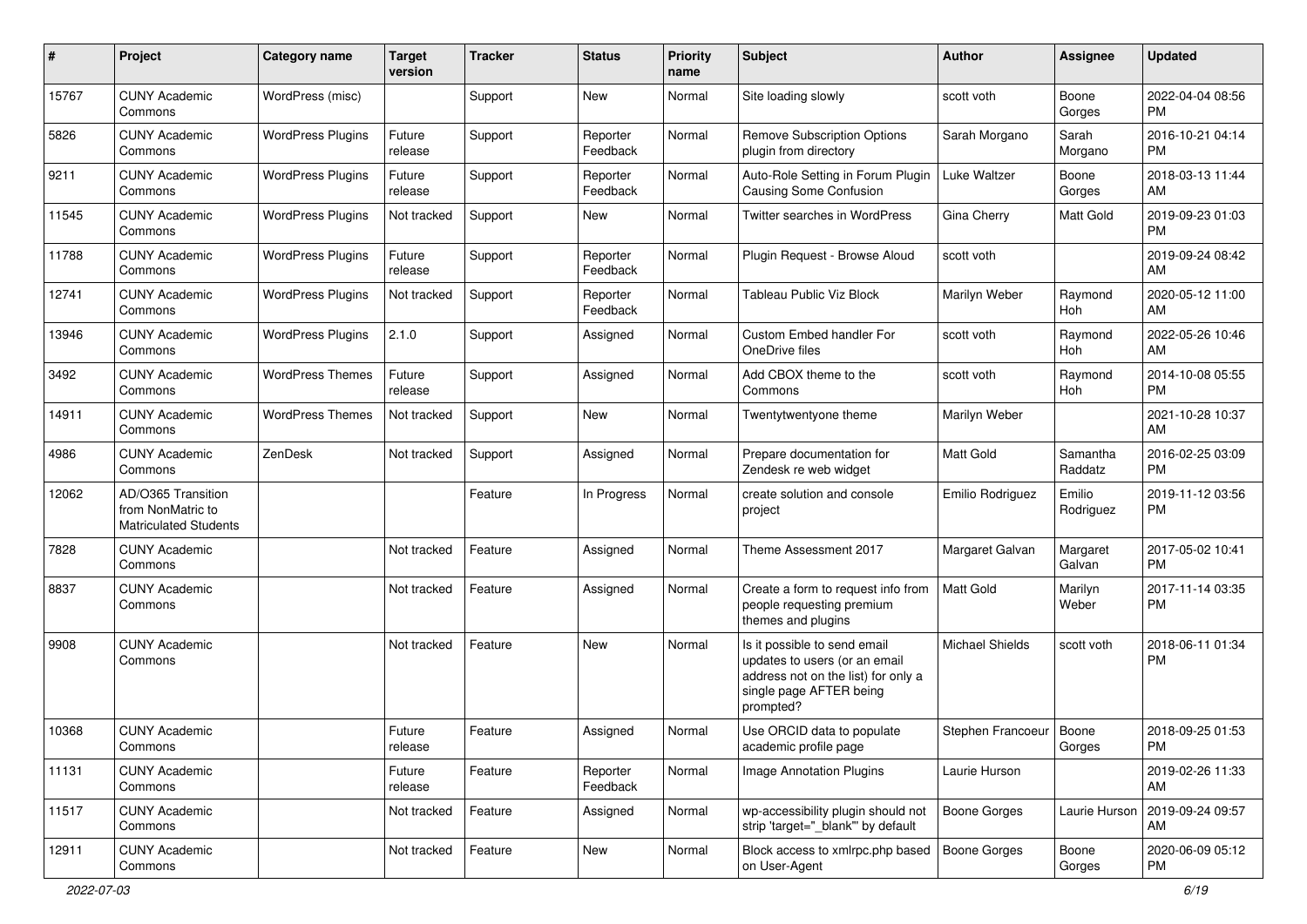| #     | Project                         | <b>Category name</b>      | <b>Target</b><br>version | <b>Tracker</b> | <b>Status</b>        | <b>Priority</b><br>name | <b>Subject</b>                                                | <b>Author</b>           | <b>Assignee</b>     | <b>Updated</b>                |
|-------|---------------------------------|---------------------------|--------------------------|----------------|----------------------|-------------------------|---------------------------------------------------------------|-------------------------|---------------------|-------------------------------|
| 13912 | <b>CUNY Academic</b><br>Commons |                           | Not tracked              | Feature        | Hold                 | Low                     | posting "missed schedule"                                     | Marilyn Weber           |                     | 2021-02-23 10:46<br>AM        |
| 14394 | <b>CUNY Academic</b><br>Commons |                           | Not tracked              | Feature        | <b>New</b>           | Normal                  | Commons News Site - redesign                                  | scott voth              | scott voth          | 2021-09-14 10:46<br>AM        |
| 15613 | <b>CUNY Academic</b><br>Commons |                           | 2.0.3                    | Feature        | Reporter<br>Feedback | Normal                  | Adding "Passster" plugin                                      | Laurie Hurson           |                     | 2022-06-29 11:32<br>AM        |
| 15883 | <b>CUNY Academic</b><br>Commons |                           | 2.1.0                    | Feature        | <b>New</b>           | Normal                  | Release BPGES update                                          | Boone Gorges            | Boone<br>Gorges     | 2022-05-26 10:39<br>AM        |
| 15923 | <b>CUNY Academic</b><br>Commons |                           | Not tracked              | Feature        | Reporter<br>Feedback | Normal                  | <b>Bellows Plugin Adjustments</b>                             | Laurie Hurson           |                     | 2022-04-20 10:10<br>AM        |
| 16092 | <b>CUNY Academic</b><br>Commons |                           | Future<br>release        | Feature        | Hold                 | Normal                  | Don't show main site in Site<br>search results                | Boone Gorges            | Boone<br>Gorges     | 2022-05-17 03:12<br><b>PM</b> |
| 16290 | <b>CUNY Academic</b><br>Commons |                           |                          | Feature        | Reporter<br>Feedback | Normal                  | Add Table Of Contents Block<br>plug-in                        | Raffi<br>Khatchadourian |                     | 2022-06-24 10:26<br>AM        |
| 8900  | <b>CUNY Academic</b><br>Commons | Accessibility             | Future<br>release        | Feature        | Assigned             | Normal                  | Look into tools to enforce<br>accessibility in WP environment | <b>Matt Gold</b>        | Boone<br>Gorges     | 2022-04-26 11:59<br>AM        |
| 8901  | <b>CUNY Academic</b><br>Commons | Accessibility             | Future<br>release        | Feature        | Assigned             | Normal                  | Theme analysis for accessibility                              | <b>Matt Gold</b>        | Boone<br>Gorges     | 2022-04-26 11:59<br>AM        |
| 1460  | <b>CUNY Academic</b><br>Commons | Analytics                 | Future<br>release        | Feature        | Assigned             | Normal                  | <b>Update System Report</b>                                   | <b>Brian Foote</b>      | Boone<br>Gorges     | 2015-11-09 06:13<br><b>PM</b> |
| 5581  | <b>CUNY Academic</b><br>Commons | Analytics                 | Future<br>release        | Feature        | Assigned             | Normal                  | <b>Explore alternatives to Google</b><br>Analytics            | Matt Gold               | Valerie<br>Townsend | 2020-04-17 03:12<br><b>PM</b> |
| 5679  | <b>CUNY Academic</b><br>Commons | Analytics                 | Not tracked              | Feature        | <b>New</b>           | Normal                  | Logged In Users for GA                                        | Valerie Townsend        | Valerie<br>Townsend | 2016-06-11 09:49<br>AM        |
| 4635  | <b>CUNY Academic</b><br>Commons | Authentication            | Future<br>release        | Feature        | New                  | Normal                  | Allow non-WP authentication                                   | Boone Gorges            | Sonja Leix          | 2019-03-01 02:05<br><b>PM</b> |
| 9720  | <b>CUNY Academic</b><br>Commons | Authentication            | Future<br>release        | Feature        | <b>New</b>           | Normal                  | The Commons should be an<br>oAuth provider                    | Boone Gorges            |                     | 2019-03-01 02:04<br><b>PM</b> |
| 6078  | <b>CUNY Academic</b><br>Commons | <b>Blogs (BuddyPress)</b> | Future<br>release        | Feature        | <b>New</b>           | Normal                  | <b>Explore Adding Network Blog</b><br>Metadata Plugin         | Luke Waltzer            | Luke Waltzer        | 2016-10-11 10:29<br><b>PM</b> |
| 8835  | <b>CUNY Academic</b><br>Commons | <b>Blogs (BuddyPress)</b> | Future<br>release        | Feature        | <b>New</b>           | Normal                  | Extend cuny is shortlinks to sites                            | Luke Waltzer            | Boone<br>Gorges     | 2022-04-26 11:59<br>AM        |
| 8836  | <b>CUNY Academic</b><br>Commons | <b>Blogs (BuddyPress)</b> | Future<br>release        | Feature        | Assigned             | Normal                  | Redesign site launch process                                  | <b>Matt Gold</b>        | Boone<br>Gorges     | 2019-10-03 02:49<br><b>PM</b> |
| 58    | <b>CUNY Academic</b><br>Commons | BuddyPress (misc)         | Future<br>release        | Feature        | Assigned             | Low                     | Make member search sortable by<br>last name                   | Roberta Brody           | Boone<br>Gorges     | 2010-08-26 02:38<br><b>PM</b> |
| 310   | <b>CUNY Academic</b><br>Commons | BuddyPress (misc)         | Future<br>release        | Feature        | Assigned             | Low                     | <b>Friend Request Email</b>                                   | <b>Matt Gold</b>        | Samantha<br>Raddatz | 2015-11-09 05:08<br><b>PM</b> |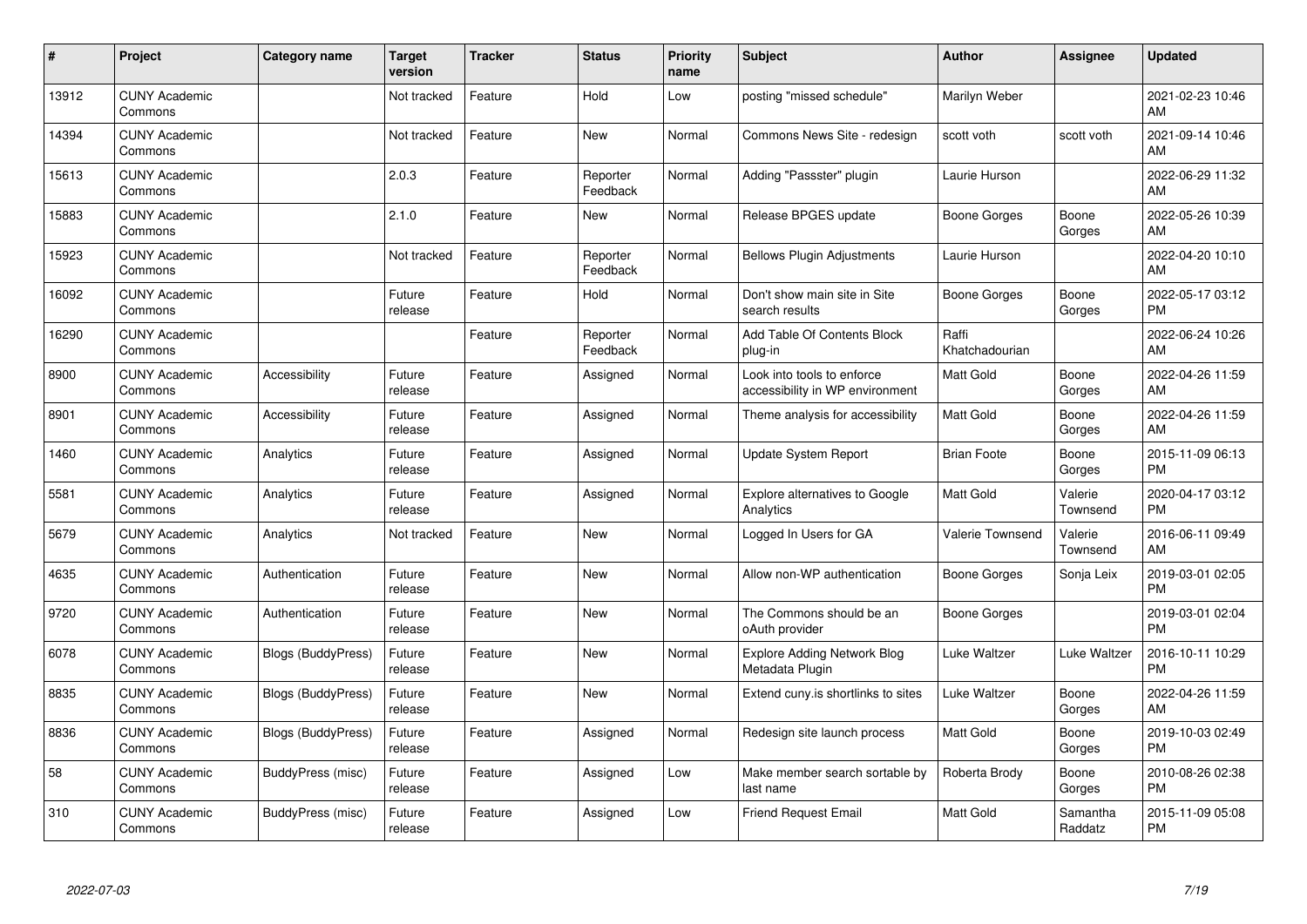| $\pmb{\#}$ | <b>Project</b>                  | <b>Category name</b>     | <b>Target</b><br>version | <b>Tracker</b> | <b>Status</b> | <b>Priority</b><br>name | <b>Subject</b>                                                       | <b>Author</b>           | Assignee         | <b>Updated</b>                |
|------------|---------------------------------|--------------------------|--------------------------|----------------|---------------|-------------------------|----------------------------------------------------------------------|-------------------------|------------------|-------------------------------|
| 377        | <b>CUNY Academic</b><br>Commons | <b>BuddyPress (misc)</b> | Future<br>release        | Feature        | Assigned      | Normal                  | Like buttons                                                         | <b>Matt Gold</b>        | Boone<br>Gorges  | 2010-11-16 05:13<br><b>PM</b> |
| 435        | <b>CUNY Academic</b><br>Commons | BuddyPress (misc)        | Future<br>release        | Feature        | Assigned      | Normal                  | Include Avatar Images in Forum<br><b>Post Notification Emails</b>    | <b>Matt Gold</b>        | Boone<br>Gorges  | 2010-12-08 12:40<br><b>PM</b> |
| 500        | <b>CUNY Academic</b><br>Commons | BuddyPress (misc)        | Future<br>release        | Feature        | Assigned      | Normal                  | <b>Export Group Data</b>                                             | Matt Gold               | Boone<br>Gorges  | 2010-12-19 12:09<br><b>PM</b> |
| 554        | <b>CUNY Academic</b><br>Commons | BuddyPress (misc)        | Future<br>release        | Feature        | Assigned      | Normal                  | Add Trackback notifications to<br>site-wide activity feed            | Matt Gold               | Boone<br>Gorges  | 2015-11-09 06:19<br><b>PM</b> |
| 599        | <b>CUNY Academic</b><br>Commons | BuddyPress (misc)        | Future<br>release        | Feature        | Assigned      | Normal                  | Consider adding rating plugins for<br>BuddyPress/BBPress             | <b>Matt Gold</b>        | Boone<br>Gorges  | 2011-08-22 06:50<br><b>PM</b> |
| 635        | <b>CUNY Academic</b><br>Commons | <b>BuddyPress (misc)</b> | Future<br>release        | Feature        | Assigned      | Normal                  | Big Blue Button -<br>Videoconferencing in Groups and<br><b>Blogs</b> | Matt Gold               | Boone<br>Gorges  | 2011-03-14 03:24<br><b>PM</b> |
| 1423       | <b>CUNY Academic</b><br>Commons | BuddyPress (misc)        | Future<br>release        | Feature        | Assigned      | Low                     | Show an avatar for pingback<br>comment activity items                | Boone Gorges            | Tahir Butt       | 2016-10-24 12:03<br><b>PM</b> |
| 2325       | <b>CUNY Academic</b><br>Commons | BuddyPress (misc)        | Future<br>release        | Feature        | Assigned      | Low                     | Profile should have separate fields<br>for first/last names          | local admin             | Boone<br>Gorges  | 2015-11-09 06:09<br><b>PM</b> |
| 519        | <b>CUNY Academic</b><br>Commons | <b>BuddyPress Docs</b>   | Future<br>release        | Feature        | Assigned      | Low                     | TOC for individual docs - for new<br>BP "wiki-like" plugin           | scott voth              | Boone<br>Gorges  | 2015-11-09 05:54<br><b>PM</b> |
| 618        | <b>CUNY Academic</b><br>Commons | <b>BuddyPress Docs</b>   | Future<br>release        | Feature        | Assigned      | Normal                  | <b>BuddyPress Docs: export formats</b>                               | <b>Boone Gorges</b>     | Boone<br>Gorges  | 2015-11-09 05:38<br><b>PM</b> |
| 1417       | <b>CUNY Academic</b><br>Commons | <b>BuddyPress Docs</b>   | Future<br>release        | Feature        | Assigned      | Low                     | Bulk actions for BuddyPress Docs                                     | <b>Boone Gorges</b>     | Boone<br>Gorges  | 2016-10-17 10:41<br><b>PM</b> |
| 1422       | <b>CUNY Academic</b><br>Commons | <b>BuddyPress Docs</b>   | Future<br>release        | Feature        | Assigned      | Normal                  | Make "created Doc" activity icons<br>non-mini                        | Boone Gorges            | Boone<br>Gorges  | 2015-11-09 05:48<br><b>PM</b> |
| 1744       | <b>CUNY Academic</b><br>Commons | <b>BuddyPress Docs</b>   | Future<br>release        | Feature        | Assigned      | Normal                  | Spreadsheet-style Docs                                               | Boone Gorges            | Boone<br>Gorges  | 2015-11-09 06:13<br><b>PM</b> |
| 2523       | <b>CUNY Academic</b><br>Commons | <b>BuddyPress Docs</b>   | Future<br>release        | Feature        | Assigned      | Normal                  | Allow Users to Upload Images to<br><b>BP</b> Docs                    | Matt Gold               | Boone<br>Gorges  | 2015-11-09 06:14<br><b>PM</b> |
| 6389       | <b>CUNY Academic</b><br>Commons | <b>BuddyPress Docs</b>   | Future<br>release        | Feature        | New           | Low                     | Make Discussion Area Visible<br>When Editing a Doc                   | Luke Waltzer            | Boone<br>Gorges  | 2016-10-21 04:16<br><b>PM</b> |
| 13466      | <b>CUNY Academic</b><br>Commons | Cavalcade                | Future<br>release        | Feature        | <b>New</b>    | Normal                  | Automated cleanup for duplicate<br>Cavalcade tasks                   | <b>Boone Gorges</b>     | Boone<br>Gorges  | 2020-10-13 05:24<br><b>PM</b> |
| 10226      | <b>CUNY Academic</b><br>Commons | Courses                  | Future<br>release        | Feature        | <b>New</b>    | Normal                  | Add "My Courses" to drop down<br>list                                | scott voth              | Boone<br>Gorges  | 2021-11-19 12:42<br><b>PM</b> |
| 11789      | <b>CUNY Academic</b><br>Commons | Courses                  | Future<br>release        | Feature        | New           | Normal                  | Ability to remove item from<br>Courses list                          | Laurie Hurson           | Sonja Leix       | 2019-09-24 12:28<br><b>PM</b> |
| 9420       | <b>CUNY Academic</b><br>Commons | cuny.is                  | Not tracked              | Feature        | <b>New</b>    | Normal                  | Request for http://cuny.is/streams                                   | Raffi<br>Khatchadourian | Marilyn<br>Weber | 2018-04-02 10:08<br>AM        |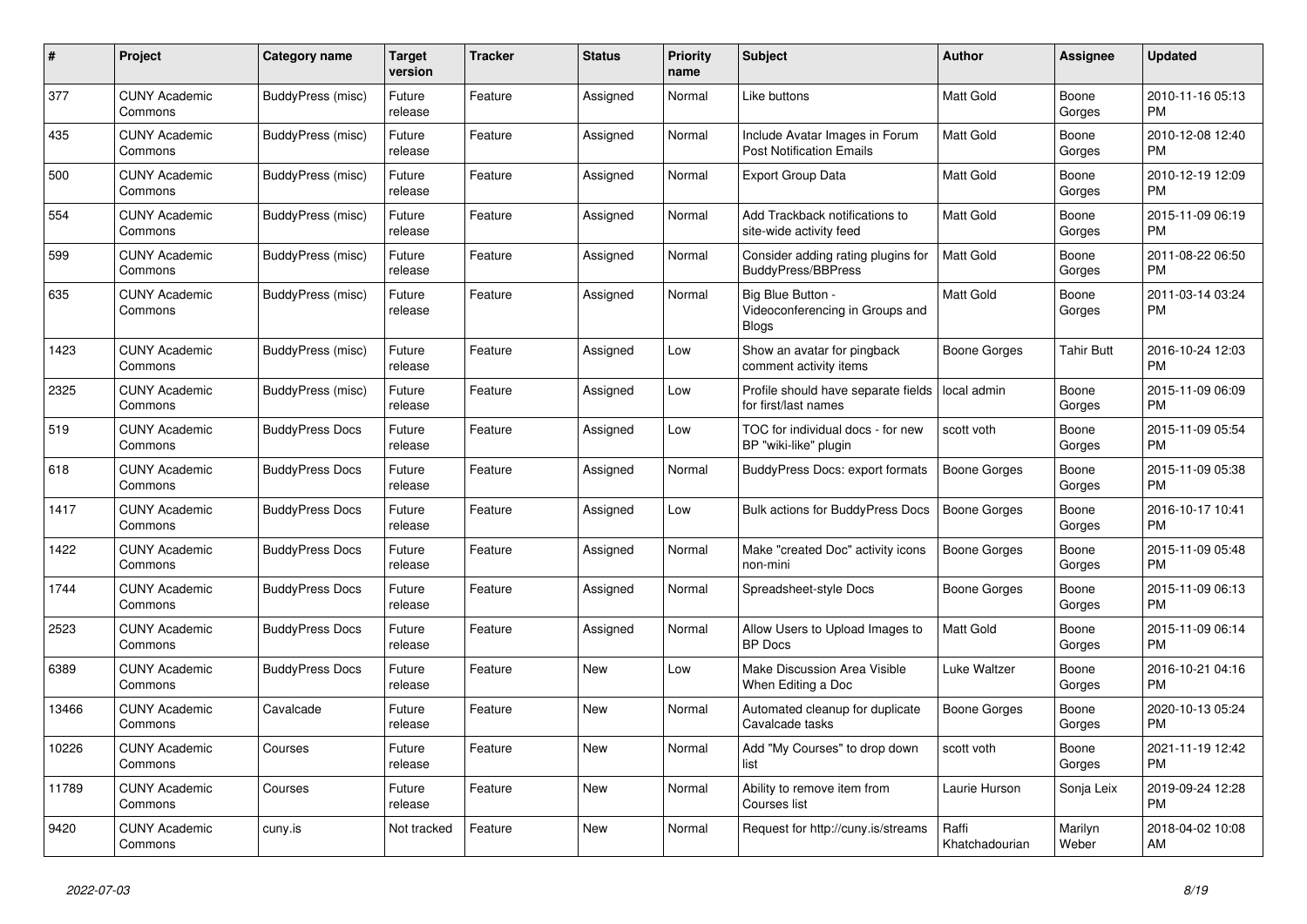| #     | Project                         | <b>Category name</b>       | <b>Target</b><br>version | <b>Tracker</b> | <b>Status</b>        | Priority<br>name | <b>Subject</b>                                                                      | Author                  | <b>Assignee</b>     | <b>Updated</b>                |
|-------|---------------------------------|----------------------------|--------------------------|----------------|----------------------|------------------|-------------------------------------------------------------------------------------|-------------------------|---------------------|-------------------------------|
| 2754  | <b>CUNY Academic</b><br>Commons | Design                     | Future<br>release        | Feature        | Assigned             | Normal           | Determine strategy for CAC logo<br>handling in top header                           | Micki Kaufman           | Chris Stein         | 2015-01-05 08:53<br><b>PM</b> |
| 8902  | <b>CUNY Academic</b><br>Commons | Design                     | Not tracked              | Feature        | Assigned             | Normal           | Report back on research on<br><b>BuddyPress themes</b>                              | <b>Matt Gold</b>        | Michael Smith       | 2017-11-10 12:31<br><b>PM</b> |
| 1165  | <b>CUNY Academic</b><br>Commons | <b>Email Invitations</b>   | Future<br>release        | Feature        | Assigned             | Low              | Allow saved lists of invitees under<br>Send Invites                                 | <b>Boone Gorges</b>     | Boone<br>Gorges     | 2015-11-09 06:03<br><b>PM</b> |
| 1166  | <b>CUNY Academic</b><br>Commons | <b>Email Invitations</b>   | Future<br>release        | Feature        | New                  | Low              | Better organizational tools for Sent   Boone Gorges<br>Invites                      |                         | Boone<br>Gorges     | 2015-11-09 06:02<br><b>PM</b> |
| 1167  | <b>CUNY Academic</b><br>Commons | <b>Email Invitations</b>   | Future<br>release        | Feature        | <b>New</b>           | Low              | Allow email invitations to be resent   Boone Gorges                                 |                         | Boone<br>Gorges     | 2015-11-12 12:53<br>AM        |
| 333   | <b>CUNY Academic</b><br>Commons | <b>Email Notifications</b> | Future<br>release        | Feature        | Assigned             | Low              | Delay Forum Notification Email<br>Delivery Until After Editing Period<br>Ends       | <b>Matt Gold</b>        | Raymond<br>Hoh      | 2015-11-09 06:01<br><b>PM</b> |
| 5992  | <b>CUNY Academic</b><br>Commons | <b>Email Notifications</b> | Future<br>release        | Feature        | New                  | Normal           | Changing the From line of<br>autogenerated blog emails                              | Marilyn Weber           |                     | 2018-09-27 05:19<br><b>PM</b> |
| 12042 | <b>CUNY Academic</b><br>Commons | <b>Email Notifications</b> | Future<br>release        | Feature        | New                  | Normal           | Improved error logging for BPGES<br>send queue                                      | Boone Gorges            | Boone<br>Gorges     | 2021-11-19 12:25<br><b>PM</b> |
| 15604 | <b>CUNY Academic</b><br>Commons | <b>Email Notifications</b> | Future<br>release        | Feature        | Assigned             | Normal           | Restructure Commons Group<br><b>Digest Email Messages</b>                           | <b>Matt Gold</b>        | Boone<br>Gorges     | 2022-05-26 10:45<br>AM        |
| 3475  | <b>CUNY Academic</b><br>Commons | Events                     | Future<br>release        | Feature        | Assigned             | Normal           | Request to add plugin to<br>streamline room<br>booking/appointment booking          | Naomi Barrettara        | Boone<br>Gorges     | 2014-12-01 05:14<br><b>PM</b> |
| 4053  | <b>CUNY Academic</b><br>Commons | Events                     | Future<br>release        | Feature        | Assigned             | Normal           | Create new tab for past events                                                      | <b>Matt Gold</b>        | Boone<br>Gorges     | 2015-05-12 02:10<br><b>PM</b> |
| 4238  | <b>CUNY Academic</b><br>Commons | Events                     | Future<br>release        | Feature        | Assigned             | Normal           | Copy Events to Other Groups?                                                        | <b>Matt Gold</b>        | Boone<br>Gorges     | 2015-07-02 10:08<br>AM        |
| 4481  | <b>CUNY Academic</b><br>Commons | Events                     | Future<br>release        | Feature        | <b>New</b>           | Normal           | Group admins/mods should have<br>the ability to unlink an event from<br>the group   | Boone Gorges            | Boone<br>Gorges     | 2017-04-24 03:53<br><b>PM</b> |
| 5016  | <b>CUNY Academic</b><br>Commons | Events                     | Future<br>release        | Feature        | Assigned             | Low              | Allow comments to be posted on<br>events                                            | <b>Matt Gold</b>        | Raymond<br>Hoh      | 2019-03-01 02:23<br><b>PM</b> |
| 5696  | <b>CUNY Academic</b><br>Commons | Events                     | Future<br>release        | Feature        | Assigned             | Normal           | Events Calendar - display options<br>/ calendar aggregation                         | Matt Gold               | Boone<br>Gorges     | 2016-10-13 11:44<br>AM        |
| 11077 | <b>CUNY Academic</b><br>Commons | Events                     | Not tracked              | Feature        | Reporter<br>Feedback | Normal           | Show event category description<br>in event list view                               | Raffi<br>Khatchadourian |                     | 2019-02-12 10:38<br><b>PM</b> |
| 11531 | <b>CUNY Academic</b><br>Commons | Events                     | Future<br>release        | Feature        | New                  | Normal           | Main Events calendar should<br>include non-public events that<br>user has access to | scott voth              | Boone<br>Gorges     | 2019-06-11 10:00<br>AM        |
| 653   | <b>CUNY Academic</b><br>Commons | Group Blogs                | Future<br>release        | Feature        | Assigned             | Normal           | Redesign Integration of Groups<br>and Blogs                                         | Matt Gold               | Samantha<br>Raddatz | 2015-11-09 05:40<br><b>PM</b> |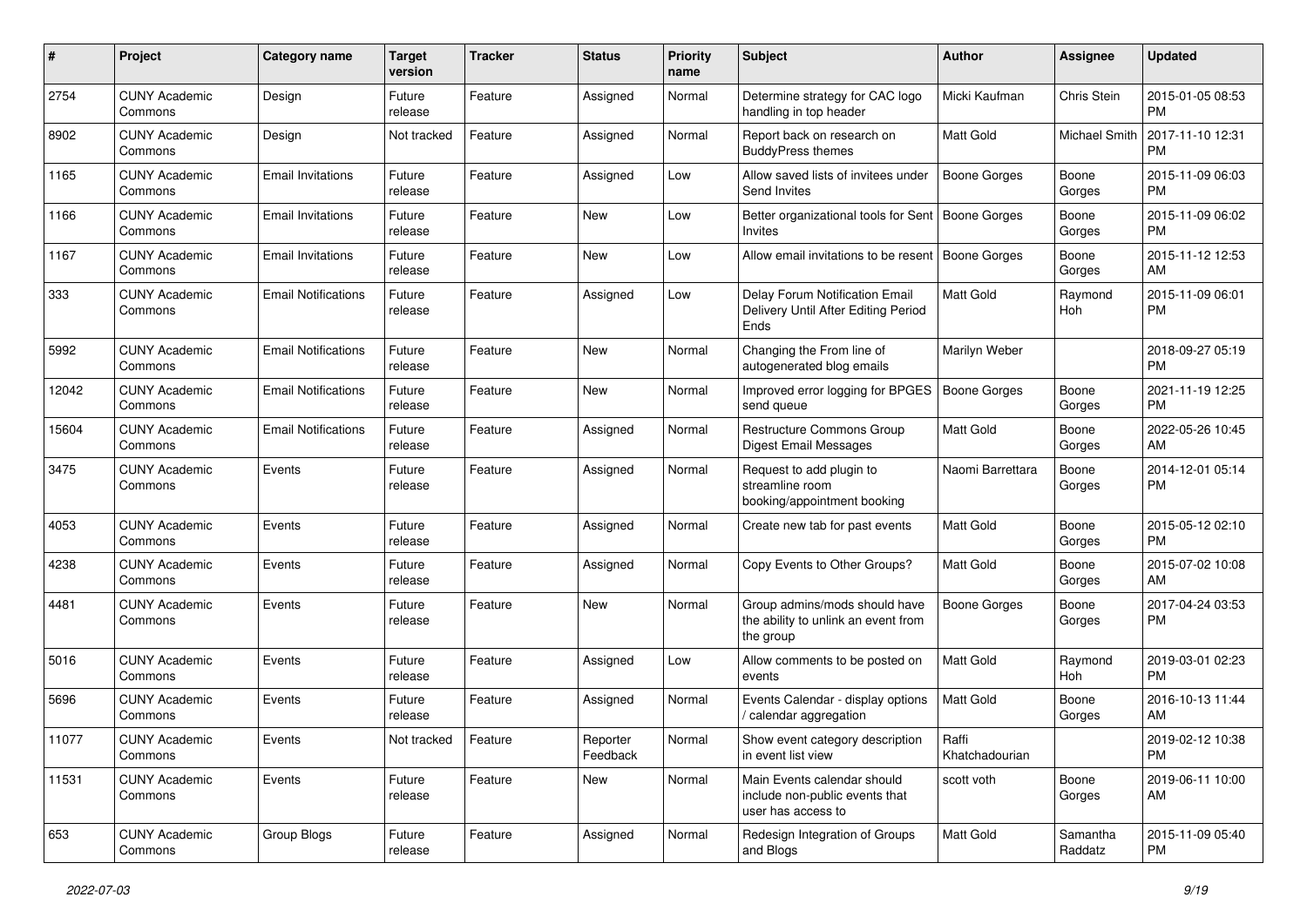| #     | Project                         | <b>Category name</b> | <b>Target</b><br>version | <b>Tracker</b> | <b>Status</b>        | <b>Priority</b><br>name | <b>Subject</b>                                                                             | Author              | <b>Assignee</b>     | <b>Updated</b>                |
|-------|---------------------------------|----------------------|--------------------------|----------------|----------------------|-------------------------|--------------------------------------------------------------------------------------------|---------------------|---------------------|-------------------------------|
| 3580  | <b>CUNY Academic</b><br>Commons | Group Blogs          | Future<br>release        | Feature        | New                  | Normal                  | Multiple blogs per group                                                                   | Boone Gorges        | Boone<br>Gorges     | 2018-02-20 02:02<br>PM        |
| 8756  | <b>CUNY Academic</b><br>Commons | Group Blogs          | Future<br>release        | Feature        | Hold                 | Normal                  | Connect multiple blogs to one<br>group?                                                    | <b>Matt Gold</b>    | Boone<br>Gorges     | 2017-09-30 10:42<br>AM        |
| 1192  | <b>CUNY Academic</b><br>Commons | <b>Group Files</b>   | Future<br>release        | Feature        | Assigned             | Low                     | When posting group files, allow<br>users to add a category without<br>saving               | Matt Gold           | Raymond<br>Hoh      | 2015-11-09 05:53<br><b>PM</b> |
| 3080  | <b>CUNY Academic</b><br>Commons | <b>Group Files</b>   | Future<br>release        | Feature        | Assigned             | Low                     | Create a system to keep track of<br>file changes                                           | Matt Gold           | Boone<br>Gorges     | 2014-02-26 10:04<br><b>PM</b> |
| 3354  | <b>CUNY Academic</b><br>Commons | <b>Group Files</b>   | Future<br>release        | Feature        | Assigned             | Low                     | Allow Group Download of Multiple<br>Selected Files                                         | Matt Gold           | Chris Stein         | 2014-08-01 08:50<br>AM        |
| 11834 | <b>CUNY Academic</b><br>Commons | <b>Group Files</b>   | Future<br>release        | Feature        | New                  | Normal                  | Improved tools for managing<br>group file folders                                          | Boone Gorges        | Sonja Leix          | 2019-09-06 03:55<br><b>PM</b> |
| 12091 | <b>CUNY Academic</b><br>Commons | <b>Group Files</b>   | Future<br>release        | Feature        | New                  | Normal                  | Improved pre-upload file validation<br>for bp-group-documents                              | Boone Gorges        | Boone<br>Gorges     | 2019-11-14 01:21<br><b>PM</b> |
| 585   | <b>CUNY Academic</b><br>Commons | Group Forums         | Future<br>release        | Feature        | Assigned             | Normal                  | Merge Forum Topics                                                                         | Sarah Morgano       | Boone<br>Gorges     | 2011-07-06 04:11<br><b>PM</b> |
| 3192  | <b>CUNY Academic</b><br>Commons | Group Forums         | Future<br>release        | Feature        | Assigned             | Normal                  | Customizable forum views for<br>bbPress 2.x group forums                                   | Boone Gorges        | Raymond<br>Hoh      | 2015-11-09 12:47<br><b>PM</b> |
| 3193  | <b>CUNY Academic</b><br>Commons | Group Forums         | Future<br>release        | Feature        | Assigned             | Normal                  | bbPress 2.x dynamic roles and<br><b>RBE</b>                                                | Boone Gorges        | Boone<br>Gorges     | 2014-09-30 01:30<br><b>PM</b> |
| 10659 | <b>CUNY Academic</b><br>Commons | Group Forums         | Future<br>release        | Feature        | Assigned             | Normal                  | Post to multiple groups via email                                                          | Matt Gold           | Raymond<br>Hoh      | 2018-11-15 12:54<br>AM        |
| 13199 | <b>CUNY Academic</b><br>Commons | Group Forums         | Future<br>release        | Feature        | New                  | Normal                  | Favoring Groups over bbPress<br>plugin                                                     | Colin McDonald      | Colin<br>McDonald   | 2021-11-19 12:28<br><b>PM</b> |
| 13358 | <b>CUNY Academic</b><br>Commons | Group Forums         | Future<br>release        | Feature        | New                  | Normal                  | Improved UI for group forum<br>threading settings                                          | Boone Gorges        | Raymond<br>Hoh      | 2021-11-19 12:27<br><b>PM</b> |
| 1456  | <b>CUNY Academic</b><br>Commons | Group Invitations    | Future<br>release        | Feature        | Reporter<br>Feedback | Low                     | Invite to Group Button from Profile<br>Field                                               | Matt Gold           | Samantha<br>Raddatz | 2015-11-09 05:59<br><b>PM</b> |
| 2610  | <b>CUNY Academic</b><br>Commons | Group Invitations    | Future<br>release        | Feature        | Assigned             | Low                     | Request: Custom invitation<br>message to group invites                                     | local admin         | Boone<br>Gorges     | 2015-11-09 06:13<br><b>PM</b> |
| 3308  | <b>CUNY Academic</b><br>Commons | Group Invitations    | Future<br>release        | Feature        | Assigned             | Normal                  | Allow members to rescind group<br>invitations                                              | <b>Matt Gold</b>    | Boone<br>Gorges     | 2015-04-01 08:53<br><b>PM</b> |
| 13370 | <b>CUNY Academic</b><br>Commons | Group Library        | Future<br>release        | Feature        | New                  | Normal                  | Library bulk deletion and folder<br>editing                                                | Colin McDonald      | Boone<br>Gorges     | 2020-10-13 10:41<br>AM        |
| 13650 | <b>CUNY Academic</b><br>Commons | Group Library        | Future<br>release        | Feature        | New                  | Normal                  | Forum Attachments in Group<br>Library                                                      | Laurie Hurson       |                     | 2021-11-19 12:30<br><b>PM</b> |
| 14309 | <b>CUNY Academic</b><br>Commons | Group Library        | Future<br>release        | Feature        | New                  | Normal                  | Better handling of<br>bp_group_document file download<br>attempts when file is not present | <b>Boone Gorges</b> | Boone<br>Gorges     | 2021-11-19 12:28<br>PM        |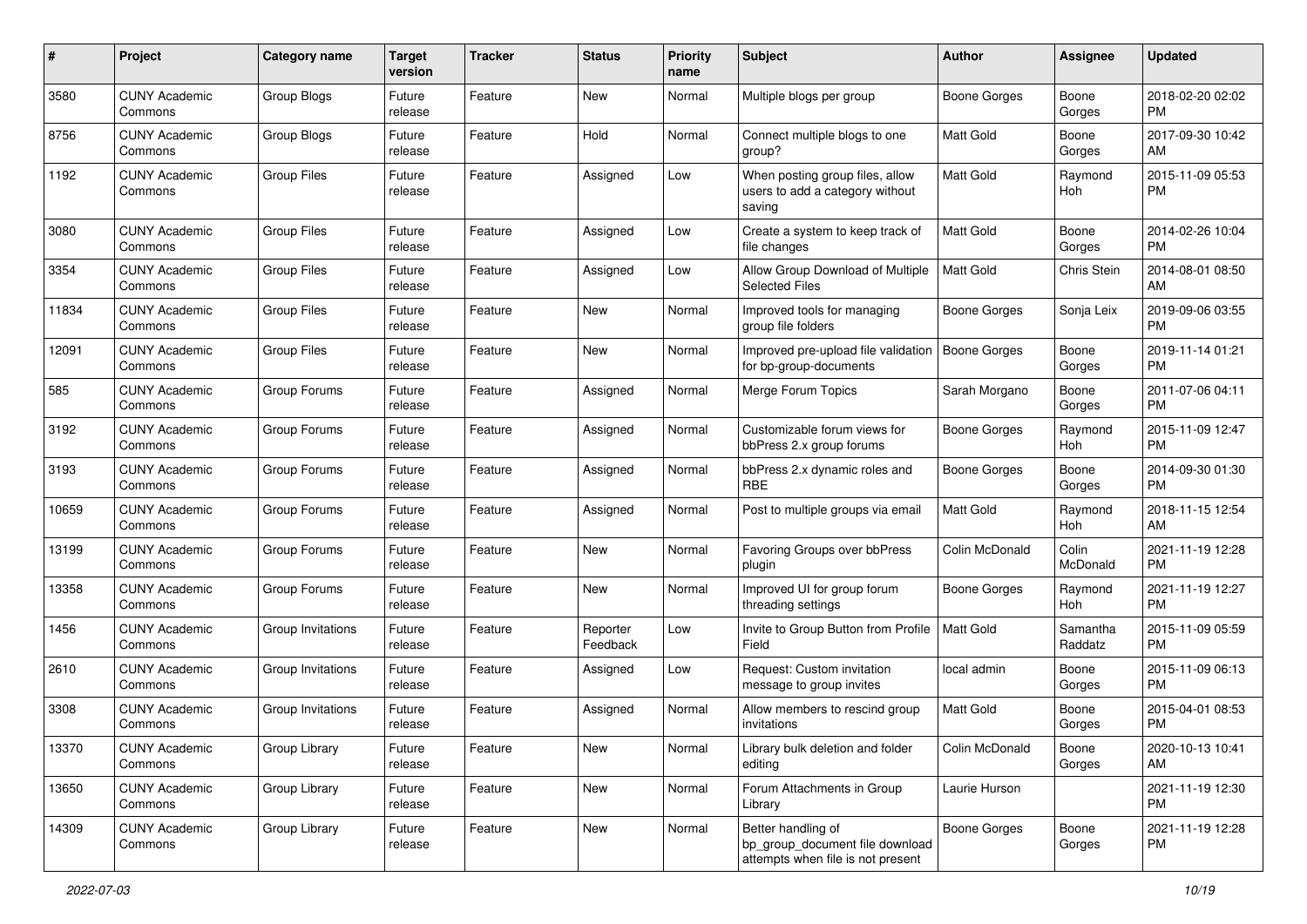| #     | Project                         | <b>Category name</b>           | <b>Target</b><br>version | <b>Tracker</b> | <b>Status</b>        | Priority<br>name | <b>Subject</b>                                                                             | Author              | <b>Assignee</b>     | <b>Updated</b>                |
|-------|---------------------------------|--------------------------------|--------------------------|----------------|----------------------|------------------|--------------------------------------------------------------------------------------------|---------------------|---------------------|-------------------------------|
| 481   | <b>CUNY Academic</b><br>Commons | Groups (misc)                  | Future<br>release        | Feature        | Assigned             | Normal           | ability to archive inactive groups<br>and blogs                                            | Michael Mandiberg   | Samantha<br>Raddatz | 2015-11-09 05:56<br>PM.       |
| 1544  | <b>CUNY Academic</b><br>Commons | Groups (misc)                  | Future<br>release        | Feature        | Reporter<br>Feedback | Normal           | Group Filtering and Sorting                                                                | <b>Matt Gold</b>    | Chris Stein         | 2019-03-01 02:25<br><b>PM</b> |
| 3458  | <b>CUNY Academic</b><br>Commons | Groups (misc)                  | Future<br>release        | Feature        | Assigned             | Normal           | Filter Members of Group by<br>Campus                                                       | Michael Smith       | Samantha<br>Raddatz | 2014-09-26 08:32<br><b>PM</b> |
| 7115  | <b>CUNY Academic</b><br>Commons | Groups (misc)                  | Future<br>release        | Feature        | Reporter<br>Feedback | Normal           | make licensing info clear during<br>group creation                                         | <b>Matt Gold</b>    | Raymond<br>Hoh      | 2020-12-08 11:32<br>AM        |
| 12446 | <b>CUNY Academic</b><br>Commons | Groups (misc)                  | Future<br>release        | Feature        | Reporter<br>Feedback | Normal           | Toggle default site to group forum<br>posting                                              | Laurie Hurson       | Laurie Hurson       | 2020-03-10 11:57<br>AM        |
| 1888  | <b>CUNY Academic</b><br>Commons | Home Page                      | Future<br>release        | Feature        | Assigned             | Normal           | Refactor BP MPO Activity Filter to<br>support proper pagination                            | Sarah Morgano       | Boone<br>Gorges     | 2014-05-01 07:11<br><b>PM</b> |
| 1983  | <b>CUNY Academic</b><br>Commons | Home Page                      | Future<br>release        | Feature        | Assigned             | Low              | Media Library integration with<br>Featured Content plugin                                  | <b>Boone Gorges</b> | Dominic<br>Giglio   | 2014-03-17 10:34<br>AM.       |
| 4980  | <b>CUNY Academic</b><br>Commons | Home Page                      | Future<br>release        | Feature        | Assigned             | Normal           | CAC Featured Content -- Adding<br>Randomization                                            | <b>Matt Gold</b>    | Boone<br>Gorges     | 2016-12-12 03:01<br>PM.       |
| 3230  | <b>CUNY Academic</b><br>Commons | Internal Tools and<br>Workflow | Not tracked              | Feature        | Assigned             | High             | Scripts for quicker<br>provisioning/updating of<br>development environments                | <b>Boone Gorges</b> | Boone<br>Gorges     | 2016-01-26 04:54<br><b>PM</b> |
| 13891 | <b>CUNY Academic</b><br>Commons | Internal Tools and<br>Workflow | 2.1.0                    | Feature        | New                  | Normal           | Migrate automated linting to<br>GitHub Actions                                             | Boone Gorges        | Jeremy Felt         | 2022-06-29 11:13<br>AM        |
| 15194 | <b>CUNY Academic</b><br>Commons | Internal Tools and<br>Workflow | 2.1.0                    | Feature        | New                  | Normal           | PHPCS sniff for un-restored<br>switch_to_blog() calls                                      | Boone Gorges        | Jeremy Felt         | 2022-05-26 10:45<br>AM.       |
| 5234  | <b>CUNY Academic</b><br>Commons | Membership                     | Future<br>release        | Feature        | Assigned             | Normal           | Write Unconfirmed patch for WP                                                             | Boone Gorges        | Boone<br>Gorges     | 2016-10-24 11:18<br>AM        |
| 3330  | <b>CUNY Academic</b><br>Commons | My Commons                     | Future<br>release        | Feature        | Assigned             | Normal           | 'Commons Information" tool                                                                 | Boone Gorges        | Chris Stein         | 2014-09-22 08:46<br><b>PM</b> |
| 3517  | <b>CUNY Academic</b><br>Commons | My Commons                     | Future<br>release        | Feature        | Assigned             | Normal           | Mute/Unmute My Commons<br>updates                                                          | <b>Matt Gold</b>    | Raymond<br>Hoh      | 2015-11-09 01:19<br><b>PM</b> |
| 3536  | <b>CUNY Academic</b><br>Commons | My Commons                     | Future<br>release        | Feature        | Assigned             | Normal           | Infinite Scroll on My Commons<br>page                                                      | <b>Matt Gold</b>    | Raymond<br>Hoh      | 2015-04-13 04:42<br><b>PM</b> |
| 9028  | <b>CUNY Academic</b><br>Commons | Onboarding                     | Future<br>release        | Feature        | Assigned             | Normal           | suggest groups to new members<br>during the registration process                           | <b>Matt Gold</b>    | Chris Stein         | 2018-10-24 12:34<br><b>PM</b> |
| 9895  | <b>CUNY Academic</b><br>Commons | Onboarding                     | Future<br>release        | Feature        | Assigned             | Normal           | Add "Accept Invitation"<br>link/button/function to Group<br>and/or Site invitation emails? | Luke Waltzer        | Boone<br>Gorges     | 2018-06-07 12:42<br><b>PM</b> |
| 5955  | <b>CUNY Academic</b><br>Commons | Outreach                       | Future<br>release        | Feature        | Assigned             | Normal           | Create auto-newsletter for<br>commons members                                              | Matt Gold           | Luke Waltzer        | 2016-08-30 10:34<br>AM        |
| 14787 | <b>CUNY Academic</b><br>Commons | <b>Plugin Packages</b>         | Future<br>release        | Feature        | New                  | Normal           | Creating a "Design" plugin<br>package                                                      | Laurie Hurson       | scott voth          | 2022-04-27 04:56<br><b>PM</b> |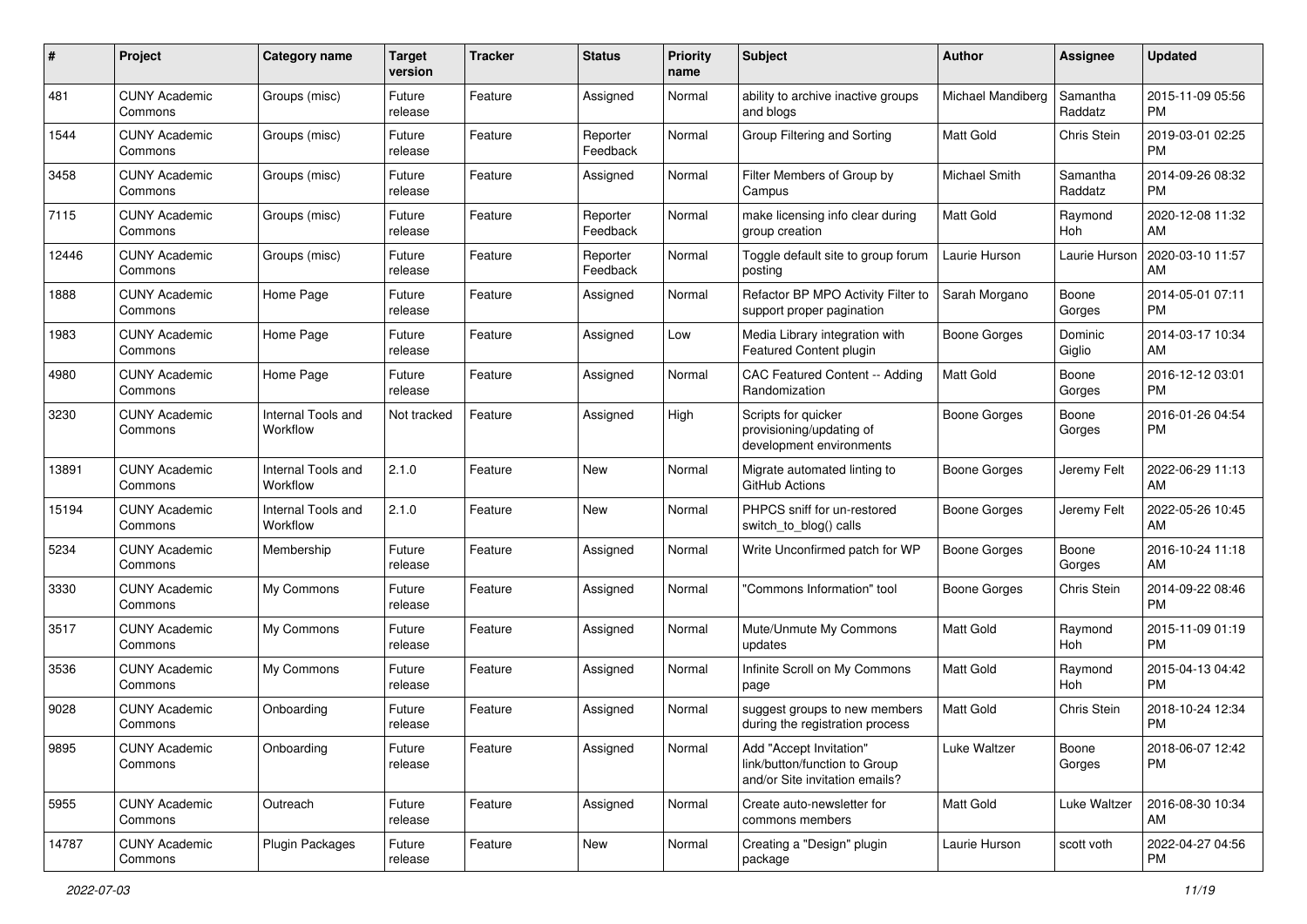| #     | Project                         | <b>Category name</b>    | <b>Target</b><br>version | <b>Tracker</b> | <b>Status</b>        | Priority<br>name | <b>Subject</b>                                                                 | Author              | <b>Assignee</b>     | <b>Updated</b>                |
|-------|---------------------------------|-------------------------|--------------------------|----------------|----------------------|------------------|--------------------------------------------------------------------------------|---------------------|---------------------|-------------------------------|
| 2013  | <b>CUNY Academic</b><br>Commons | <b>Public Portfolio</b> | Future<br>release        | Feature        | Assigned             | Low              | Have Profile Privacy Options show   Matt Gold<br>up only for filled-in fields  |                     | Boone<br>Gorges     | 2015-11-09 06:09<br><b>PM</b> |
| 2753  | <b>CUNY Academic</b><br>Commons | <b>Public Portfolio</b> | Future<br>release        | Feature        | New                  | Normal           | Create actual actual tagification in<br>academic interests and other<br>fields | Micki Kaufman       | Boone<br>Gorges     | 2015-01-05 08:52<br><b>PM</b> |
| 2832  | <b>CUNY Academic</b><br>Commons | <b>Public Portfolio</b> | Future<br>release        | Feature        | Assigned             | Normal           | Improve interface for (not)<br>auto-linking profile fields                     | <b>Boone Gorges</b> | Chris Stein         | 2015-01-05 08:52<br><b>PM</b> |
| 2881  | <b>CUNY Academic</b><br>Commons | Public Portfolio        | Future<br>release        | Feature        | Assigned             | Normal           | Redesign the UX for Profiles                                                   | Chris Stein         | Chris Stein         | 2016-10-13 12:45<br><b>PM</b> |
| 3042  | <b>CUNY Academic</b><br>Commons | Public Portfolio        | Future<br>release        | Feature        | Assigned             | Normal           | Browsing member interests                                                      | Matt Gold           | Boone<br>Gorges     | 2015-03-21 09:04<br><b>PM</b> |
| 3048  | <b>CUNY Academic</b><br>Commons | <b>Public Portfolio</b> | Future<br>release        | Feature        | New                  | Low              | Images for rich text profile fields                                            | Boone Gorges        | Boone<br>Gorges     | 2014-02-19 12:56<br><b>PM</b> |
| 3220  | <b>CUNY Academic</b><br>Commons | <b>Public Portfolio</b> | Future<br>release        | Feature        | Assigned             | Normal           | Add indent/outdent option to<br>Formatting Buttons on Profile<br>Page          | <b>Matt Gold</b>    | Boone<br>Gorges     | 2014-05-21 10:39<br><b>PM</b> |
| 3768  | <b>CUNY Academic</b><br>Commons | <b>Public Portfolio</b> | Future<br>release        | Feature        | Assigned             | Normal           | Institutions/Past positions on<br>public portfolios                            | Matt Gold           | Boone<br>Gorges     | 2018-04-23 10:44<br>AM        |
| 3770  | <b>CUNY Academic</b><br>Commons | Public Portfolio        | Future<br>release        | Feature        | Assigned             | Normal           | Improve Layout/Formatting of<br>Positions Area on Public Portfolios            | Matt Gold           | Chris Stein         | 2015-04-01 09:17<br><b>PM</b> |
| 10354 | <b>CUNY Academic</b><br>Commons | Public Portfolio        | Future<br>release        | Feature        | New                  | Normal           | Opt out of Having a Profile Page                                               | scott voth          | Chris Stein         | 2020-05-12 10:43<br>AM        |
| 14184 | <b>CUNY Academic</b><br>Commons | <b>Public Portfolio</b> | Future<br>release        | Feature        | New                  | Normal           | Centralized mechanism for storing<br>Campus affiliations                       | <b>Boone Gorges</b> | Boone<br>Gorges     | 2022-01-04 11:35<br>AM        |
| 6115  | <b>CUNY Academic</b><br>Commons | Publicity               | Not tracked              | Feature        | Assigned             | Normal           | create digital signage for GC                                                  | <b>Matt Gold</b>    | scott voth          | 2016-10-11 10:09<br><b>PM</b> |
| 9643  | <b>CUNY Academic</b><br>Commons | Publicity               | Not tracked              | Feature        | <b>New</b>           | Normal           | Create a page on the Commons<br>for logos etc.                                 | Stephen Real        | Stephen Real        | 2018-04-24 10:53<br>AM        |
| 11945 | <b>CUNY Academic</b><br>Commons | Reckoning               | Future<br>release        | Feature        | Reporter<br>Feedback | Normal           | Add Comments bubble to<br>Reckoning views                                      | <b>Boone Gorges</b> | Boone<br>Gorges     | 2019-11-12 05:14<br><b>PM</b> |
| 940   | <b>CUNY Academic</b><br>Commons | Redmine                 | Future<br>release        | Feature        | Assigned             | Low              | Communication with users after<br>releases                                     | <b>Matt Gold</b>    | Dominic<br>Giglio   | 2012-09-09 04:36<br><b>PM</b> |
| 3615  | <b>CUNY Academic</b><br>Commons | Redmine                 | Not tracked              | Feature        | New                  | Low              | Create Redmine issues via email                                                | Dominic Giglio      | Boone<br>Gorges     | 2017-11-16 11:36<br>AM        |
| 308   | <b>CUNY Academic</b><br>Commons | Registration            | Future<br>release        | Feature        | New                  | Normal           | Group recommendations for<br>signup process                                    | <b>Boone Gorges</b> | Samantha<br>Raddatz | 2015-11-09 05:07<br><b>PM</b> |
| 370   | <b>CUNY Academic</b><br>Commons | Registration            | Future<br>release        | Feature        | Assigned             | High             | <b>Guest Accounts</b>                                                          | Matt Gold           | Matt Gold           | 2015-04-09 09:33<br><b>PM</b> |
| 5225  | <b>CUNY Academic</b><br>Commons | Registration            | Future<br>release        | Feature        | Assigned             | Normal           | On-boarding Issues                                                             | Luke Waltzer        | Samantha<br>Raddatz | 2016-02-12 02:58<br><b>PM</b> |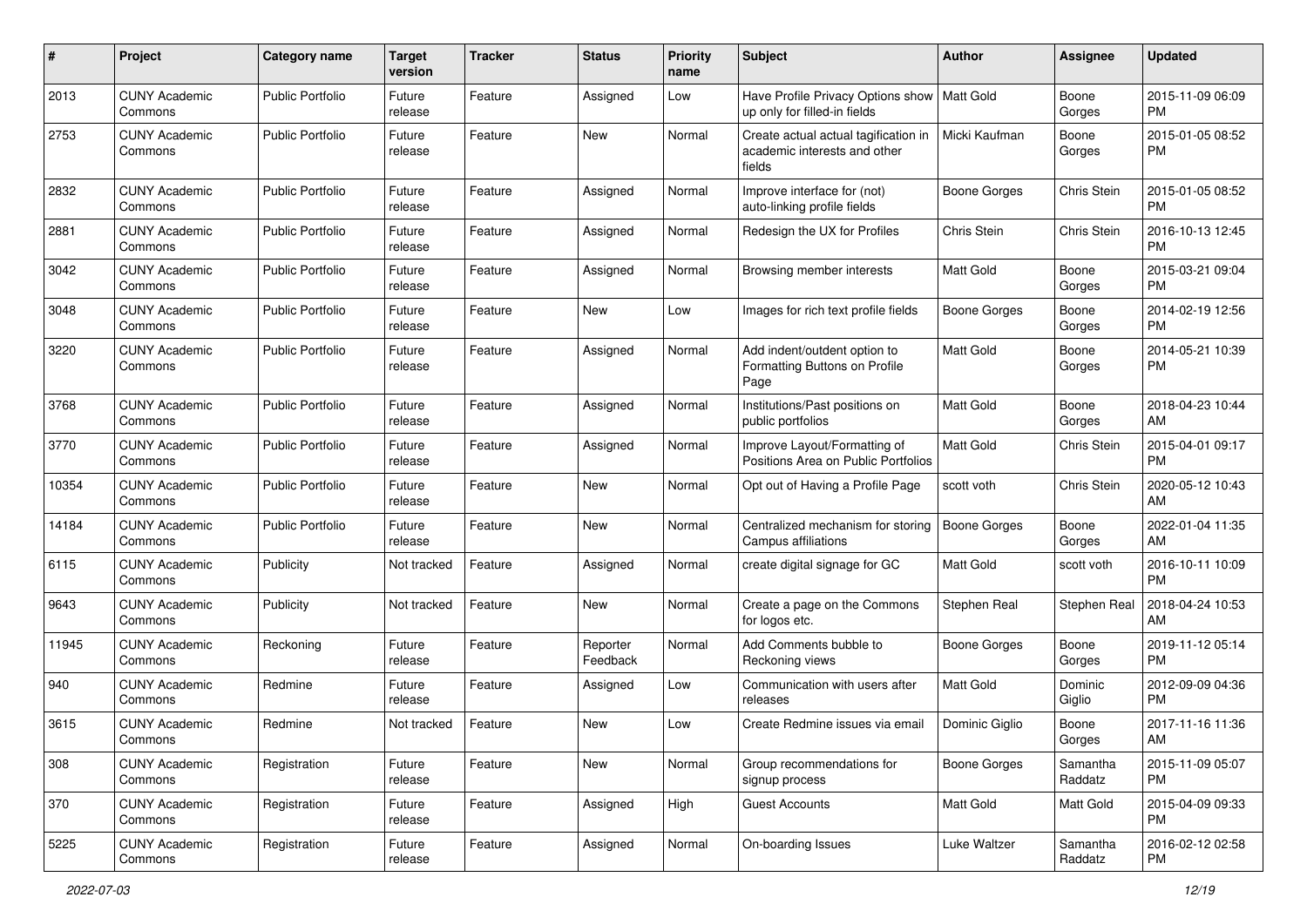| #     | Project                         | <b>Category name</b>     | <b>Target</b><br>version | <b>Tracker</b> | <b>Status</b> | <b>Priority</b><br>name | <b>Subject</b>                                                                                                                                        | <b>Author</b>    | <b>Assignee</b>     | <b>Updated</b>                |
|-------|---------------------------------|--------------------------|--------------------------|----------------|---------------|-------------------------|-------------------------------------------------------------------------------------------------------------------------------------------------------|------------------|---------------------|-------------------------------|
| 11860 | <b>CUNY Academic</b><br>Commons | Registration             | Future<br>release        | Feature        | <b>New</b>    | Normal                  | <b>Ensure Students Are Aware They</b><br>Can Use Aliases At Registration                                                                              | scott voth       |                     | 2019-09-24 08:46<br>AM        |
| 8976  | <b>CUNY Academic</b><br>Commons | Reply By Email           | Not tracked              | Feature        | Assigned      | Normal                  | Package RBE new topics posting?                                                                                                                       | <b>Matt Gold</b> | Raymond<br>Hoh      | 2017-12-04 02:34<br><b>PM</b> |
| 3002  | <b>CUNY Academic</b><br>Commons | Search                   | Future<br>release        | Feature        | Assigned      | Normal                  | Overhaul CAC search by using<br>external search appliance                                                                                             | Boone Gorges     | Boone<br>Gorges     | 2020-07-15 03:05<br><b>PM</b> |
| 3662  | <b>CUNY Academic</b><br>Commons | <b>SEO</b>               | Future<br>release        | Feature        | Assigned      | Normal                  | Duplicate Content/SEO/Google<br>issues                                                                                                                | Matt Gold        | Raymond<br>Hoh      | 2015-04-13 04:37<br><b>PM</b> |
| 13048 | <b>CUNY Academic</b><br>Commons | Shortcodes and<br>embeds | Future<br>release        | Feature        | <b>New</b>    | Normal                  | Jupyter Notebooks support                                                                                                                             | Boone Gorges     |                     | 2020-07-14 11:46<br>AM        |
| 5050  | <b>CUNY Academic</b><br>Commons | Social Paper             | Future<br>release        | Feature        | <b>New</b>    | Low                     | Making comments visible in SP<br>editing mode (SP suggestion #1)                                                                                      | Marilyn Weber    | Samantha<br>Raddatz | 2019-09-17 11:10<br><b>PM</b> |
| 5052  | <b>CUNY Academic</b><br>Commons | Social Paper             | Future<br>release        | Feature        | <b>New</b>    | Low                     | Sentence by sentence or line by<br>line comments (SP suggestion #3)                                                                                   | Marilyn Weber    | Boone<br>Gorges     | 2016-02-11 10:24<br><b>PM</b> |
| 5053  | <b>CUNY Academic</b><br>Commons | Social Paper             | Future<br>release        | Feature        | <b>New</b>    | Low                     | Scrollable menu to add readers<br>(SP suggestion #4)                                                                                                  | Marilyn Weber    | Samantha<br>Raddatz | 2016-04-21 05:21<br><b>PM</b> |
| 5058  | <b>CUNY Academic</b><br>Commons | Social Paper             | Future<br>release        | Feature        | <b>New</b>    | Low                     | Can there be a clearer signal that<br>even when comments have<br>already been made you add<br>comments by clicking on the side?<br>(SP suggestion #5) | Marilyn Weber    | Samantha<br>Raddatz | 2016-02-11 10:24<br><b>PM</b> |
| 5199  | <b>CUNY Academic</b><br>Commons | Social Paper             | Future<br>release        | Feature        | <b>New</b>    | Normal                  | add tables to the SP editor                                                                                                                           | Marilyn Weber    |                     | 2016-10-24 11:27<br>AM        |
| 5205  | <b>CUNY Academic</b><br>Commons | Social Paper             | Future<br>release        | Feature        | <b>New</b>    | Normal                  | Social Paper folders                                                                                                                                  | Marilyn Weber    |                     | 2016-02-11 10:24<br><b>PM</b> |
| 5397  | <b>CUNY Academic</b><br>Commons | Social Paper             | Future<br>release        | Feature        | <b>New</b>    | Normal                  | frustrating to have to<br>enable/disable in SP                                                                                                        | Marilyn Weber    | Samantha<br>Raddatz | 2016-04-20 03:39<br><b>PM</b> |
| 5489  | <b>CUNY Academic</b><br>Commons | Social Paper             | Future<br>release        | Feature        | <b>New</b>    | Normal                  | Asc/desc sorting for Social Paper<br>directories                                                                                                      | Boone Gorges     |                     | 2016-04-21 10:06<br><b>PM</b> |
| 8898  | <b>CUNY Academic</b><br>Commons | Social Paper             | Not tracked              | Feature        | Assigned      | Normal                  | Usage data on docs and social<br>paper                                                                                                                | Matt Gold        | Matt Gold           | 2017-11-16 11:32<br>AM        |
| 6426  | <b>CUNY Academic</b><br>Commons | Spam/Spam<br>Prevention  | Future<br>release        | Feature        | Assigned      | Normal                  | Force captcha on all comments?                                                                                                                        | <b>Matt Gold</b> | Tahir Butt          | 2016-10-24 02:06<br><b>PM</b> |
| 3090  | <b>CUNY Academic</b><br>Commons | Twitter page             | Future<br>release        | Feature        | Assigned      | Normal                  | Prevent Retweets from showing<br>up on Commons twitter page                                                                                           | <b>Matt Gold</b> | <b>Tahir Butt</b>   | 2016-10-24 11:31<br>AM        |
| 3473  | <b>CUNY Academic</b><br>Commons | <b>User Experience</b>   | Future<br>release        | Feature        | Assigned      | Normal                  | Commons profile: Add help info<br>about "Positions" replacing "title"                                                                                 | Keith Miyake     | Samantha<br>Raddatz | 2015-11-09 02:28<br><b>PM</b> |
| 5316  | <b>CUNY Academic</b><br>Commons | <b>User Experience</b>   | Future<br>release        | Feature        | Assigned      | Normal                  | Prompt user email address<br>updates                                                                                                                  | Matt Gold        | Stephen Real        | 2016-12-21 03:30<br>PM        |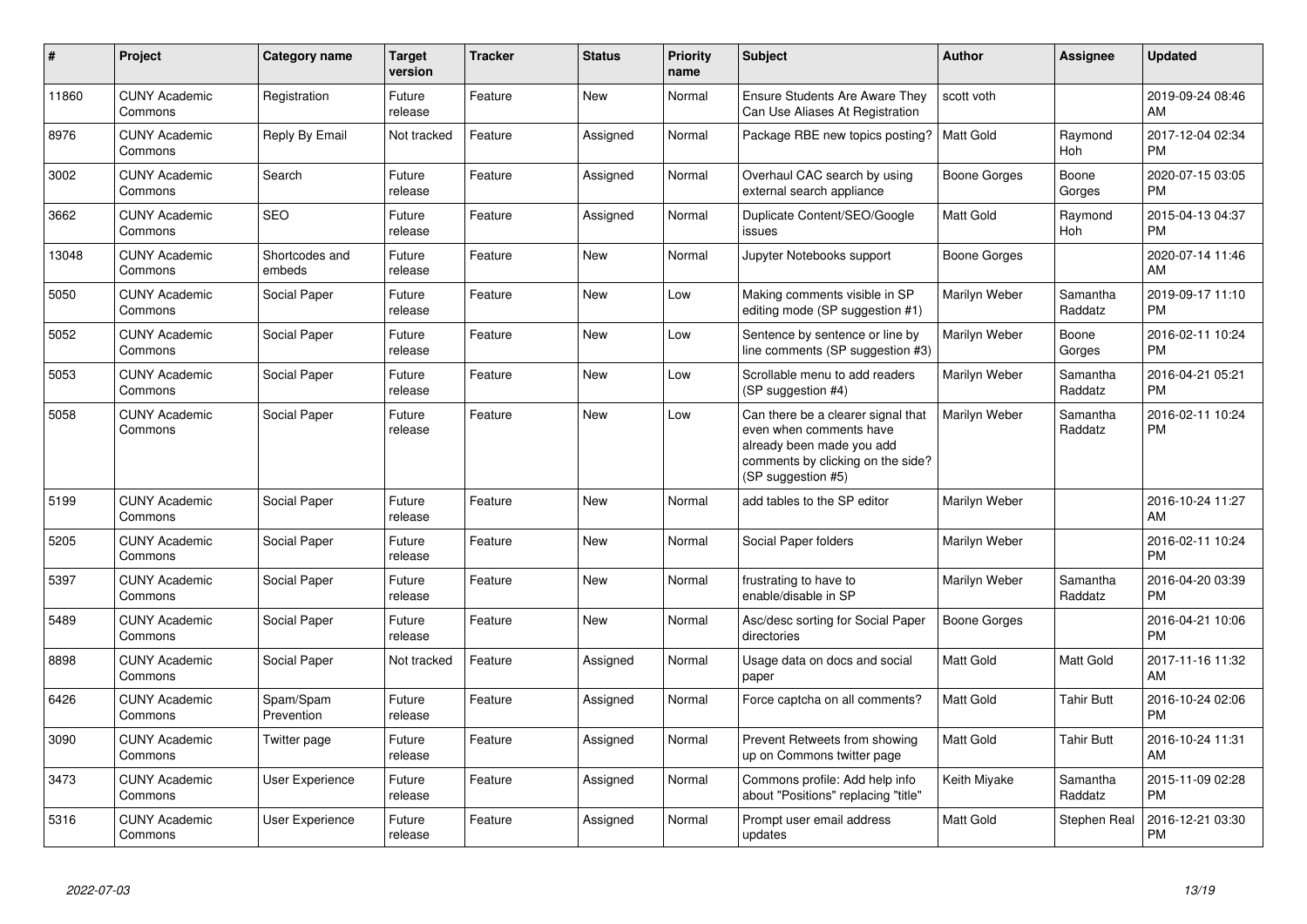| $\#$  | Project                         | <b>Category name</b>     | <b>Target</b><br>version | <b>Tracker</b> | <b>Status</b>        | Priority<br>name | <b>Subject</b>                                                   | <b>Author</b>           | <b>Assignee</b>     | <b>Updated</b>                |
|-------|---------------------------------|--------------------------|--------------------------|----------------|----------------------|------------------|------------------------------------------------------------------|-------------------------|---------------------|-------------------------------|
| 287   | <b>CUNY Academic</b><br>Commons | WordPress (misc)         | Future<br>release        | Feature        | Assigned             | Normal           | Create troubleshooting tool for<br>account sign-up               | <b>Matt Gold</b>        | Boone<br>Gorges     | 2015-11-09 06:17<br><b>PM</b> |
| 365   | <b>CUNY Academic</b><br>Commons | WordPress (misc)         | Future<br>release        | Feature        | Assigned             | Normal           | <b>Create Mouseover Tooltips</b><br>throughout Site              | Matt Gold               | <b>Chris Stein</b>  | 2015-11-09 06:18<br><b>PM</b> |
| 1105  | <b>CUNY Academic</b><br>Commons | WordPress (misc)         | Future<br>release        | Feature        | Assigned             | Normal           | Rephrase Blog Privacy Options                                    | <b>Matt Gold</b>        | Samantha<br>Raddatz | 2015-11-09 06:19<br><b>PM</b> |
| 1508  | <b>CUNY Academic</b><br>Commons | WordPress (misc)         | Future<br>release        | Feature        | Assigned             | Normal           | Share login cookies across<br>mapped domains                     | Boone Gorges            | Boone<br>Gorges     | 2012-07-02 12:12<br><b>PM</b> |
| 3657  | <b>CUNY Academic</b><br>Commons | WordPress (misc)         | Not tracked              | Feature        | <b>New</b>           | Normal           | Create alert for GC email<br>addresses                           | Matt Gold               | Matt Gold           | 2016-04-14 11:29<br><b>PM</b> |
| 3759  | <b>CUNY Academic</b><br>Commons | WordPress (misc)         | Future<br>release        | Feature        | Assigned             | Normal           | Review Interface for Adding Users<br>to Blogs                    | <b>Matt Gold</b>        | Boone<br>Gorges     | 2015-03-24 05:52<br><b>PM</b> |
| 6332  | <b>CUNY Academic</b><br>Commons | WordPress (misc)         | Future<br>release        | Feature        | <b>New</b>           | Normal           | Allow uploaded files to be marked<br>as private in an ad hoc way | <b>Boone Gorges</b>     |                     | 2016-10-17 11:41<br><b>PM</b> |
| 10380 | <b>CUNY Academic</b><br>Commons | WordPress (misc)         | Future<br>release        | Feature        | In Progress          | Normal           | Remove blacklisted plugins                                       | Boone Gorges            |                     | 2022-04-26 12:00<br><b>PM</b> |
| 13835 | <b>CUNY Academic</b><br>Commons | WordPress (misc)         | Future<br>release        | Feature        | New                  | Normal           | Allow OneSearch widget to have<br>'CUNY' as campus               | Boone Gorges            | Boone<br>Gorges     | 2021-11-19 12:39<br><b>PM</b> |
| 364   | <b>CUNY Academic</b><br>Commons | <b>WordPress Plugins</b> | Future<br>release        | Feature        | <b>New</b>           | Normal           | <b>Bulletin Board</b>                                            | Matt Gold               |                     | 2015-01-05 08:50<br><b>PM</b> |
| 497   | <b>CUNY Academic</b><br>Commons | <b>WordPress Plugins</b> | Future<br>release        | Feature        | Assigned             | Normal           | Drag and Drop Ordering on<br>Gallery Post Plugin                 | Matt Gold               | Ron Rennick         | 2015-11-09 06:18<br><b>PM</b> |
| 658   | <b>CUNY Academic</b><br>Commons | <b>WordPress Plugins</b> | Future<br>release        | Feature        | Assigned             | Normal           | Rebulid Sitewide Tag Suggestion                                  | <b>Matt Gold</b>        | Boone<br>Gorges     | 2015-01-05 08:47<br><b>PM</b> |
| 1562  | <b>CUNY Academic</b><br>Commons | <b>WordPress Plugins</b> | Future<br>release        | Feature        | Assigned             | Low              | Play with NYT Collaborative<br>Authoring Tool                    | Matt Gold               | Boone<br>Gorges     | 2015-01-05 08:47<br><b>PM</b> |
| 2223  | <b>CUNY Academic</b><br>Commons | <b>WordPress Plugins</b> | Future<br>release        | Feature        | Assigned             | Low              | Add Participad to the CUNY<br><b>Academic Commons</b>            | Matt Gold               | Boone<br>Gorges     | 2014-09-17 10:03<br><b>PM</b> |
| 8498  | <b>CUNY Academic</b><br>Commons | <b>WordPress Plugins</b> | Future<br>release        | Feature        | New                  | Low              | <b>Gravity Forms Email Users</b>                                 | Raffi<br>Khatchadourian | Matt Gold           | 2017-10-13 12:58<br><b>PM</b> |
| 9947  | <b>CUNY Academic</b><br>Commons | <b>WordPress Plugins</b> | Future<br>release        | Feature        | Reporter<br>Feedback | Normal           | Install H5P quiz plugin                                          | Matt Gold               | Boone<br>Gorges     | 2018-09-11 11:01<br>AM        |
| 12121 | <b>CUNY Academic</b><br>Commons | <b>WordPress Plugins</b> | 2.0.3                    | Feature        | Reporter<br>Feedback | Normal           | Embedding H5P Iframes on<br><b>Commons Site</b>                  | Laurie Hurson           | Boone<br>Gorges     | 2022-06-29 11:32<br>AM        |
| 16314 | <b>CUNY Academic</b><br>Commons | <b>WordPress Plugins</b> |                          | Feature        | New                  | Normal           | Install Multicollab plug-in?                                     | Raffi<br>Khatchadourian |                     | 2022-06-29 03:44<br><b>PM</b> |
| 412   | <b>CUNY Academic</b><br>Commons | <b>WordPress Themes</b>  | Future<br>release        | Feature        | Assigned             | Normal           | <b>Featured Themes</b>                                           | <b>Matt Gold</b>        | Dominic<br>Giglio   | 2015-01-05 08:44<br><b>PM</b> |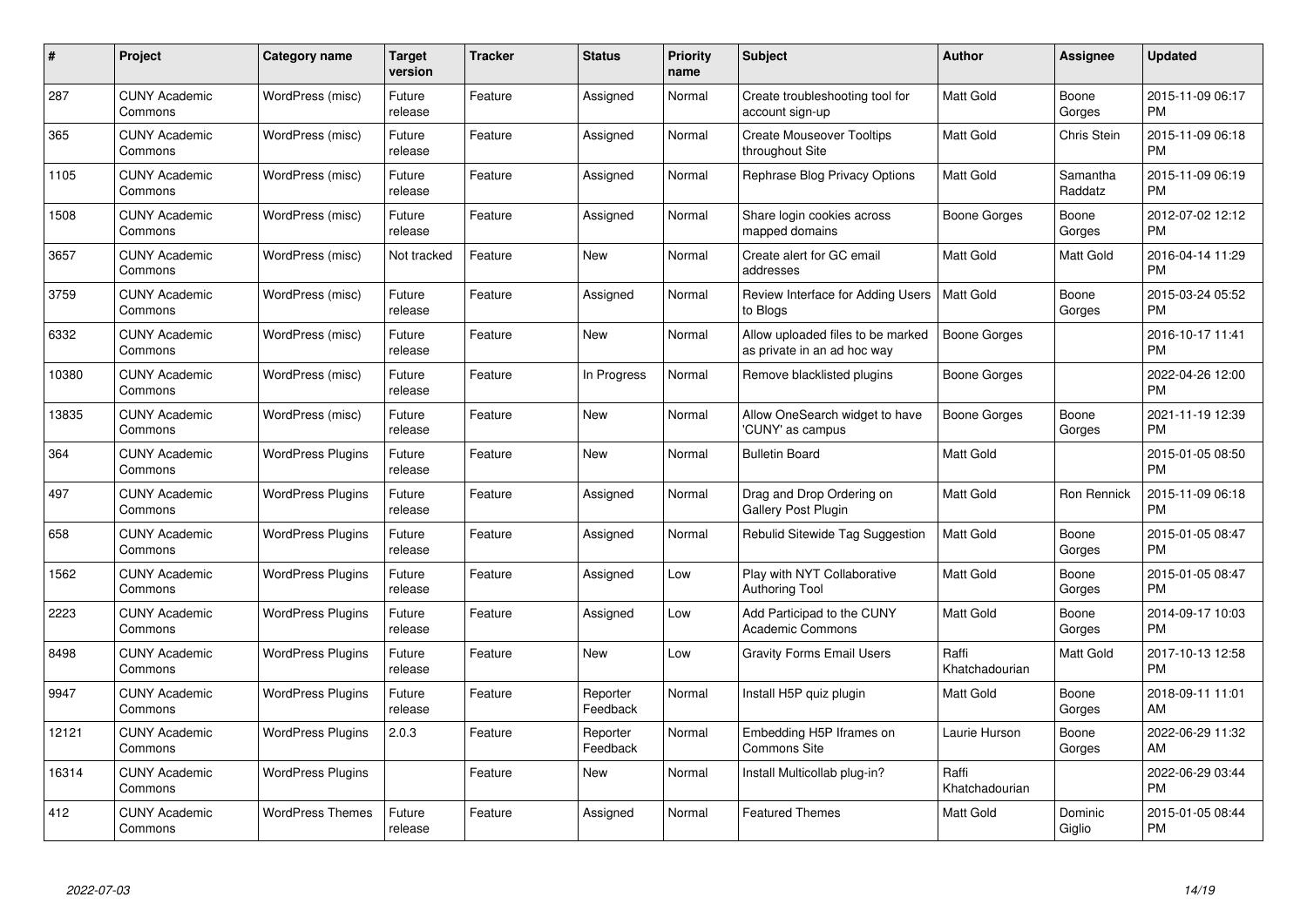| #     | Project                         | Category name           | <b>Target</b><br>version | <b>Tracker</b> | <b>Status</b>        | <b>Priority</b><br>name | <b>Subject</b>                                                               | <b>Author</b>           | Assignee           | <b>Updated</b>                |
|-------|---------------------------------|-------------------------|--------------------------|----------------|----------------------|-------------------------|------------------------------------------------------------------------------|-------------------------|--------------------|-------------------------------|
| 8211  | <b>CUNY Academic</b><br>Commons | <b>WordPress Themes</b> | Future<br>release        | Feature        | <b>New</b>           | Normal                  | Theme Suggestions: Material<br>Design-Inspired Themes                        | Margaret Galvan         | Margaret<br>Galvan | 2017-08-07 02:48<br><b>PM</b> |
| 11968 | JustPublics@365<br>MediaCamp    |                         |                          | Feature        | <b>New</b>           | Normal                  | Nanoscience Retractable Display<br>Unit                                      | Donald Cherry           | Bonnie<br>Eissner  | 2021-02-19 08:50<br>AM        |
| 2571  | <b>NYCDH Community</b><br>Site  |                         |                          | Feature        | Assigned             | Normal                  | Add Google custom search box to<br>homepage                                  | <b>Mark Newton</b>      | Raymond<br>Hoh     | 2013-05-18 07:49<br><b>PM</b> |
| 2573  | <b>NYCDH Community</b><br>Site  |                         |                          | Feature        | Reporter<br>Feedback | Normal                  | Add dh_nyc twitter list feed to site                                         | <b>Mark Newton</b>      | Matt Gold          | 2013-05-16 11:42<br><b>PM</b> |
| 2574  | <b>NYCDH Community</b><br>Site  |                         |                          | Feature        | Assigned             | Normal                  | Add Way to Upload Files to<br>Groups                                         | <b>Mark Newton</b>      | Raymond<br>Hoh     | 2013-05-18 07:46<br><b>PM</b> |
| 2577  | NYCDH Community<br>Site         |                         |                          | Feature        | Assigned             | Low                     | Investigate Potential to Add Links<br>to the Forum                           | <b>Mark Newton</b>      | Alex Gil           | 2013-05-16 09:40<br><b>PM</b> |
| 6644  | <b>CUNY Academic</b><br>Commons |                         | Not tracked              | Bug            | Reporter<br>Feedback | High                    | White Screen at Login Pge                                                    | Luke Waltzer            | Raymond<br>Hoh     | 2016-11-21 10:34<br><b>PM</b> |
| 10262 | <b>CUNY Academic</b><br>Commons |                         | Not tracked              | <b>Bug</b>     | Reporter<br>Feedback | Normal                  | Newsletter Plugin: Broken Image<br>at Bottom of All Newsletters              | Mark Webb               | Raymond<br>Hoh     | 2018-08-30 05:17<br><b>PM</b> |
| 10678 | <b>CUNY Academic</b><br>Commons |                         | Not tracked              | Bug            | Reporter<br>Feedback | High                    | Newsletter Plugin Not Sending<br><b>Out Newsletters</b>                      | Mark Webb               | Boone<br>Gorges    | 2019-09-16 09:38<br><b>PM</b> |
| 11392 | <b>CUNY Academic</b><br>Commons |                         | Future<br>release        | <b>Bug</b>     | <b>New</b>           | Normal                  | Migrate users away from<br><b>StatPress</b>                                  | Boone Gorges            |                    | 2019-04-23 03:53<br><b>PM</b> |
| 11879 | <b>CUNY Academic</b><br>Commons |                         | Not tracked              | Bug            | <b>New</b>           | Normal                  | Hypothesis comments appearing<br>on multiple, different pdfs across<br>blogs | Laurie Hurson           | Laurie Hurson      | 2019-09-19 02:39<br><b>PM</b> |
| 12198 | <b>CUNY Academic</b><br>Commons |                         | Not tracked              | Bug            | Reporter<br>Feedback | Normal                  | Duplicate listing in My Sites                                                | <b>Tom Harbison</b>     |                    | 2019-12-09 05:50<br><b>PM</b> |
| 12436 | <b>CUNY Academic</b><br>Commons |                         | Not tracked              | <b>Bug</b>     | Assigned             | Normal                  | Nightly system downtime                                                      | Boone Gorges            |                    | 2020-08-01 09:30<br>AM        |
| 13949 | <b>CUNY Academic</b><br>Commons |                         | Not tracked              | Bug            | <b>New</b>           | Normal                  | Continued debugging of runaway<br>MySQL connections                          | <b>Matt Gold</b>        | Boone<br>Gorges    | 2021-09-14 10:42<br>AM        |
| 14629 | <b>CUNY Academic</b><br>Commons |                         | Not tracked              | Bug            | Reporter<br>Feedback | Normal                  | Possible Post Order Bug?                                                     | <b>Syelle Graves</b>    |                    | 2021-09-14 10:47<br>AM        |
| 14792 | <b>CUNY Academic</b><br>Commons |                         |                          | <b>Bug</b>     | <b>New</b>           | Normal                  | Inconsistent email notifications<br>from gravity forms                       | Raffi<br>Khatchadourian |                    | 2021-10-04 01:50<br><b>PM</b> |
| 14936 | <b>CUNY Academic</b><br>Commons |                         |                          | Bug            | <b>New</b>           | Normal                  | Commons websites blocked by<br>SPS campus network                            | Laurie Hurson           |                    | 2021-11-03 03:57<br><b>PM</b> |
| 14940 | <b>CUNY Academic</b><br>Commons |                         |                          | <b>Bug</b>     | New                  | Normal                  | Discrepancy between Commons<br>profile "sites" and actual # of sites         | Laurie Hurson           |                    | 2021-11-08 11:09<br>AM        |
| 15757 | <b>CUNY Academic</b><br>Commons |                         |                          | <b>Bug</b>     | <b>New</b>           | Normal                  | Members # do not match                                                       | Laurie Hurson           |                    | 2022-03-30 04:52<br><b>PM</b> |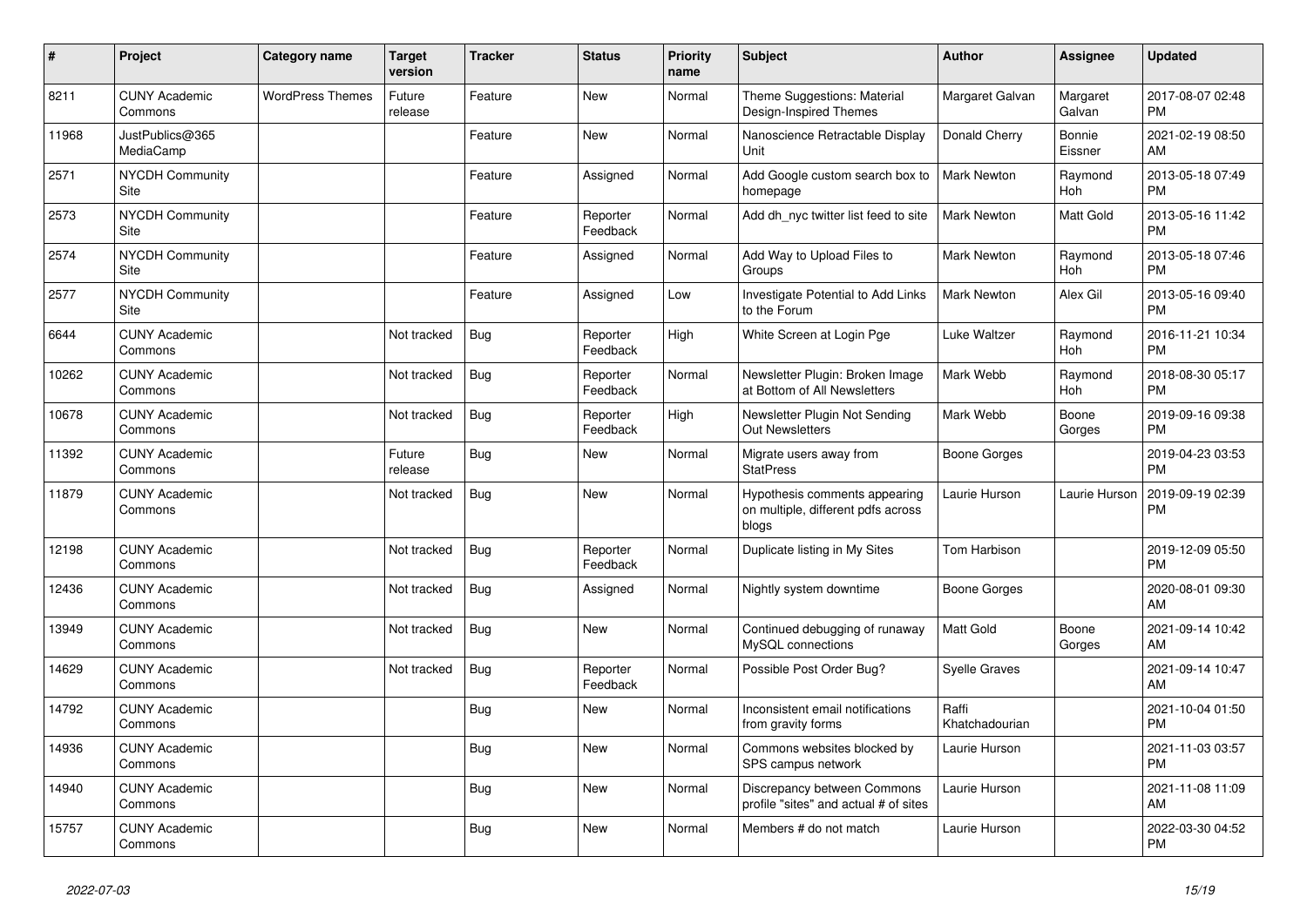| #     | Project                         | <b>Category name</b>       | <b>Target</b><br>version | <b>Tracker</b> | <b>Status</b>        | <b>Priority</b><br>name | <b>Subject</b>                                                                             | <b>Author</b>           | <b>Assignee</b>     | <b>Updated</b>                |
|-------|---------------------------------|----------------------------|--------------------------|----------------|----------------------|-------------------------|--------------------------------------------------------------------------------------------|-------------------------|---------------------|-------------------------------|
| 16294 | <b>CUNY Academic</b><br>Commons |                            |                          | Bug            | <b>New</b>           | Urgent                  | CAC is down                                                                                | Raffi<br>Khatchadourian |                     | 2022-06-27 02:00<br><b>PM</b> |
| 16307 | <b>CUNY Academic</b><br>Commons |                            |                          | Bug            | <b>New</b>           | Normal                  | Add brief messaging to<br>accept/decline group membership<br>requests                      | <b>Matt Gold</b>        | Boone<br>Gorges     | 2022-06-27 06:13<br><b>PM</b> |
| 16318 | <b>CUNY Academic</b><br>Commons |                            |                          | <b>Bug</b>     | <b>New</b>           | Normal                  | Unable to Access block editor or<br>embed YouTube videos in new<br>pages, in one site only | <b>Syelle Graves</b>    |                     | 2022-07-01 06:53<br><b>PM</b> |
| 4972  | <b>CUNY Academic</b><br>Commons | Analytics                  | Not tracked              | Bug            | <b>New</b>           | Normal                  | <b>Newsletter Analytics</b>                                                                | Stephen Real            | Matt Gold           | 2015-12-09 12:54<br><b>PM</b> |
| 7022  | <b>CUNY Academic</b><br>Commons | Announcements              | Future<br>release        | Bug            | <b>New</b>           | Normal                  | Sitewide announcements should<br>be displayed on, and dismissable<br>from, mapped domains  | <b>Boone Gorges</b>     | Boone<br>Gorges     | 2018-03-22 10:18<br>AM        |
| 5691  | <b>CUNY Academic</b><br>Commons | <b>Blogs (BuddyPress)</b>  | Future<br>release        | Bug            | Assigned             | High                    | Differing numbers on Sites display                                                         | Matt Gold               | Raymond<br>Hoh      | 2016-06-13 01:37<br><b>PM</b> |
| 11243 | <b>CUNY Academic</b><br>Commons | BuddyPress (misc)          | Future<br>release        | <b>Bug</b>     | <b>New</b>           | Normal                  | Audit bp-custom.php                                                                        | Raymond Hoh             | Raymond<br>Hoh      | 2022-04-26 11:59<br>AM        |
| 9060  | <b>CUNY Academic</b><br>Commons | Commons In A Box           | Not tracked              | Bug            | Hold                 | Normal                  | Problems with CBox image library<br>/upload                                                | Lisa Rhody              | Raymond<br>Hoh      | 2018-01-10 03:26<br><b>PM</b> |
| 11556 | <b>CUNY Academic</b><br>Commons | Courses                    | Not tracked              | <b>Bug</b>     | Reporter<br>Feedback | Normal                  | Instructor name given in course<br>listina                                                 | Tom Harbison            |                     | 2019-06-25 04:12<br><b>PM</b> |
| 12438 | <b>CUNY Academic</b><br>Commons | Courses                    | Not tracked              | Bug            | <b>New</b>           | Normal                  | Site appearing twice                                                                       | Laurie Hurson           | Boone<br>Gorges     | 2020-02-18 01:34<br><b>PM</b> |
| 16199 | <b>CUNY Academic</b><br>Commons | <b>Directories</b>         | 2.0.3                    | <b>Bug</b>     | <b>New</b>           | Normal                  | Removed "Semester" Filter from<br><b>Courses Directory</b>                                 | Laurie Hurson           | Boone<br>Gorges     | 2022-06-29 11:32<br>AM        |
| 14496 | <b>CUNY Academic</b><br>Commons | Domain Mapping             | Future<br>release        | Bug            | <b>New</b>           | Normal                  | Mapped domain SSO uses<br>third-party cookies                                              | Raymond Hoh             | Raymond<br>Hoh      | 2021-05-24 04:03<br><b>PM</b> |
| 9979  | <b>CUNY Academic</b><br>Commons | <b>Email Notifications</b> | Not tracked              | Bug            | Reporter<br>Feedback | Normal                  | Reports of slow email activation<br>emails                                                 | <b>Matt Gold</b>        | Boone<br>Gorges     | 2018-08-29 09:40<br><b>PM</b> |
| 11971 | <b>CUNY Academic</b><br>Commons | <b>Email Notifications</b> | Future<br>release        | Bug            | Reporter<br>Feedback | Low                     | Pictures obscured in emailed post<br>notifications                                         | Marilyn Weber           | Raymond<br>Hoh      | 2019-11-21 01:14<br><b>PM</b> |
| 4438  | <b>CUNY Academic</b><br>Commons | Events                     | Future<br>release        | Bug            | Assigned             | Normal                  | Events Calendar - Export<br><b>Recurring Events</b>                                        | scott voth              | Daniel Jones        | 2016-05-23 04:25<br><b>PM</b> |
| 6749  | <b>CUNY Academic</b><br>Commons | Events                     | Future<br>release        | Bug            | <b>New</b>           | Low                     | BPEO iCal request can trigger<br>very large number of DB queries                           | <b>Boone Gorges</b>     | Raymond<br>Hoh      | 2016-11-15 10:09<br><b>PM</b> |
| 5317  | <b>CUNY Academic</b><br>Commons | Group Blogs                | Not tracked              | Bug            | Reporter<br>Feedback | Normal                  | Notifications of New Post Didn't<br>Come                                                   | Luke Waltzer            | Samantha<br>Raddatz | 2016-03-21 10:41<br><b>PM</b> |
| 5268  | <b>CUNY Academic</b><br>Commons | Group Forums               | Future<br>release        | <b>Bug</b>     | Assigned             | Normal                  | Long-time to post to multiple<br>groups                                                    | Luke Waltzer            | Daniel Jones        | 2016-09-07 06:31<br><b>PM</b> |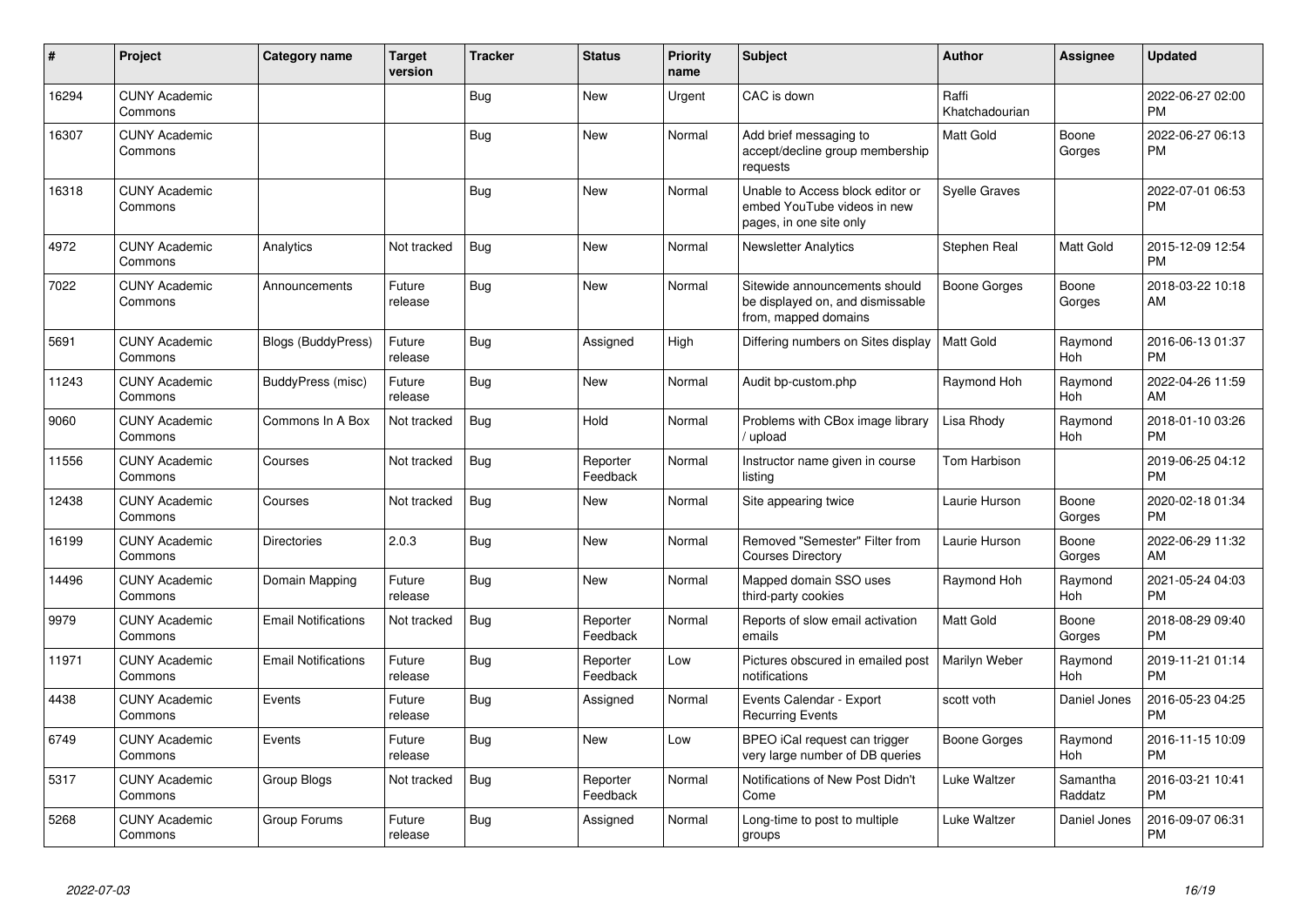| $\#$  | Project                         | <b>Category name</b>    | <b>Target</b><br>version | <b>Tracker</b> | <b>Status</b>        | Priority<br>name | <b>Subject</b>                                                     | <b>Author</b>           | <b>Assignee</b>     | <b>Updated</b>                |
|-------|---------------------------------|-------------------------|--------------------------|----------------|----------------------|------------------|--------------------------------------------------------------------|-------------------------|---------------------|-------------------------------|
| 7928  | <b>CUNY Academic</b><br>Commons | Group Forums            | Not tracked              | <b>Bug</b>     | <b>New</b>           | Normal           | Duplicate Forum post                                               | Luke Waltzer            | Raymond<br>Hoh      | 2017-04-11 09:27<br><b>PM</b> |
| 9835  | <b>CUNY Academic</b><br>Commons | Group Forums            | Future<br>release        | Bug            | Assigned             | Normal           | add a "like" function?                                             | Marilyn Weber           | <b>Erik Trainer</b> | 2018-06-05 01:49<br><b>PM</b> |
| 13328 | <b>CUNY Academic</b><br>Commons | Group Forums            | Not tracked              | Bug            | Reporter<br>Feedback | Normal           | cross-posting in two related<br>groups                             | Marilyn Weber           | Raymond<br>Hoh      | 2020-09-15 10:39<br><b>PM</b> |
| 13457 | <b>CUNY Academic</b><br>Commons | Group Forums            | 2.0.3                    | Bug            | <b>New</b>           | High             | Forum post not sending<br>notifications                            | Filipa Calado           | Raymond<br>Hoh      | 2022-06-29 11:32<br>AM        |
| 3419  | <b>CUNY Academic</b><br>Commons | Group Invitations       | 1.6.14                   | <b>Bug</b>     | Testing<br>Required  | Normal           | Neatening the display of<br>messages on group requests             | Matt Gold               | Boone<br>Gorges     | 2014-09-01 09:29<br><b>PM</b> |
| 6995  | <b>CUNY Academic</b><br>Commons | Home Page               | Not tracked              | <b>Bug</b>     | Assigned             | Normal           | member filter on homepage not<br>workina                           | <b>Matt Gold</b>        | Raymond<br>Hoh      | 2016-12-11 09:46<br><b>PM</b> |
| 4535  | <b>CUNY Academic</b><br>Commons | My Commons              | Future<br>release        | Bug            | New                  | Low              | My Commons filter issue                                            | scott voth              | Raymond<br>Hoh      | 2015-09-01 11:17<br>AM        |
| 8440  | <b>CUNY Academic</b><br>Commons | Onboarding              | Not tracked              | Bug            | New                  | Normal           | Create Test Email Accounts for<br><b>Onboarding Project</b>        | Stephen Real            | Stephen Real        | 2017-08-01 09:49<br><b>PM</b> |
| 10794 | <b>CUNY Academic</b><br>Commons | Performance             | Not tracked              | Bug            | <b>New</b>           | Normal           | Memcached connection<br>occasionally breaks                        | Boone Gorges            | Boone<br>Gorges     | 2018-12-06 03:30<br><b>PM</b> |
| 14908 | <b>CUNY Academic</b><br>Commons | Performance             |                          | Bug            | <b>New</b>           | Normal           | Stale object cache on cdev                                         | Raymond Hoh             | Boone<br>Gorges     | 2021-12-07 09:45<br>AM        |
| 15242 | <b>CUNY Academic</b><br>Commons | Performance             | Not tracked              | Bug            | Reporter<br>Feedback | Normal           | Slugist site                                                       | Raffi<br>Khatchadourian | Boone<br>Gorges     | 2022-02-07 11:14<br>AM        |
| 5827  | <b>CUNY Academic</b><br>Commons | <b>Public Portfolio</b> | Future<br>release        | Bug            | Assigned             | Normal           | Academic Interests square bracket<br>links not working             | scott voth              | <b>Chris Stein</b>  | 2016-08-11 11:59<br><b>PM</b> |
| 6671  | <b>CUNY Academic</b><br>Commons | Reply By Email          | Not tracked              | Bug            | Assigned             | Normal           | "Post too often" RBE error<br>message                              | <b>Matt Gold</b>        | Raymond<br>Hoh      | 2016-11-11 09:55<br>AM        |
| 8991  | <b>CUNY Academic</b><br>Commons | Reply By Email          | Not tracked              | Bug            | Hold                 | Normal           | RBE duplicate email message<br>issue                               | Matt Gold               | Raymond<br>Hoh      | 2018-02-18 08:53<br><b>PM</b> |
| 13430 | <b>CUNY Academic</b><br>Commons | Reply By Email          | Not tracked              | Bug            | New                  | Normal           | Delay in RBE                                                       | Luke Waltzer            | Raymond<br>Hoh      | 2020-10-13 11:16<br>AM        |
| 16177 | <b>CUNY Academic</b><br>Commons | Reply By Email          |                          | Bug            | New                  | Normal           | Switch to Inbound mode for RBE                                     | Raymond Hoh             | Raymond<br>Hoh      | 2022-05-30 04:32<br><b>PM</b> |
| 13331 | <b>CUNY Academic</b><br>Commons | Site cloning            | Future<br>release        | Bug            | New                  | Normal           | Combine Site Template and Clone<br>operations                      | Boone Gorges            | Jeremy Felt         | 2021-11-19 12:39<br><b>PM</b> |
| 5282  | <b>CUNY Academic</b><br>Commons | Social Paper            | Future<br>release        | Bug            | New                  | Normal           | Replying via email directs to paper<br>but not individual comment. | Marilyn Weber           | Raymond<br>Hoh      | 2016-03-02 01:48<br><b>PM</b> |
| 5488  | <b>CUNY Academic</b><br>Commons | Social Paper            | Future<br>release        | Bug            | <b>New</b>           | Normal           | Add a "last edited by" field to<br>Social Paper group directories  | Boone Gorges            |                     | 2016-04-21 10:05<br><b>PM</b> |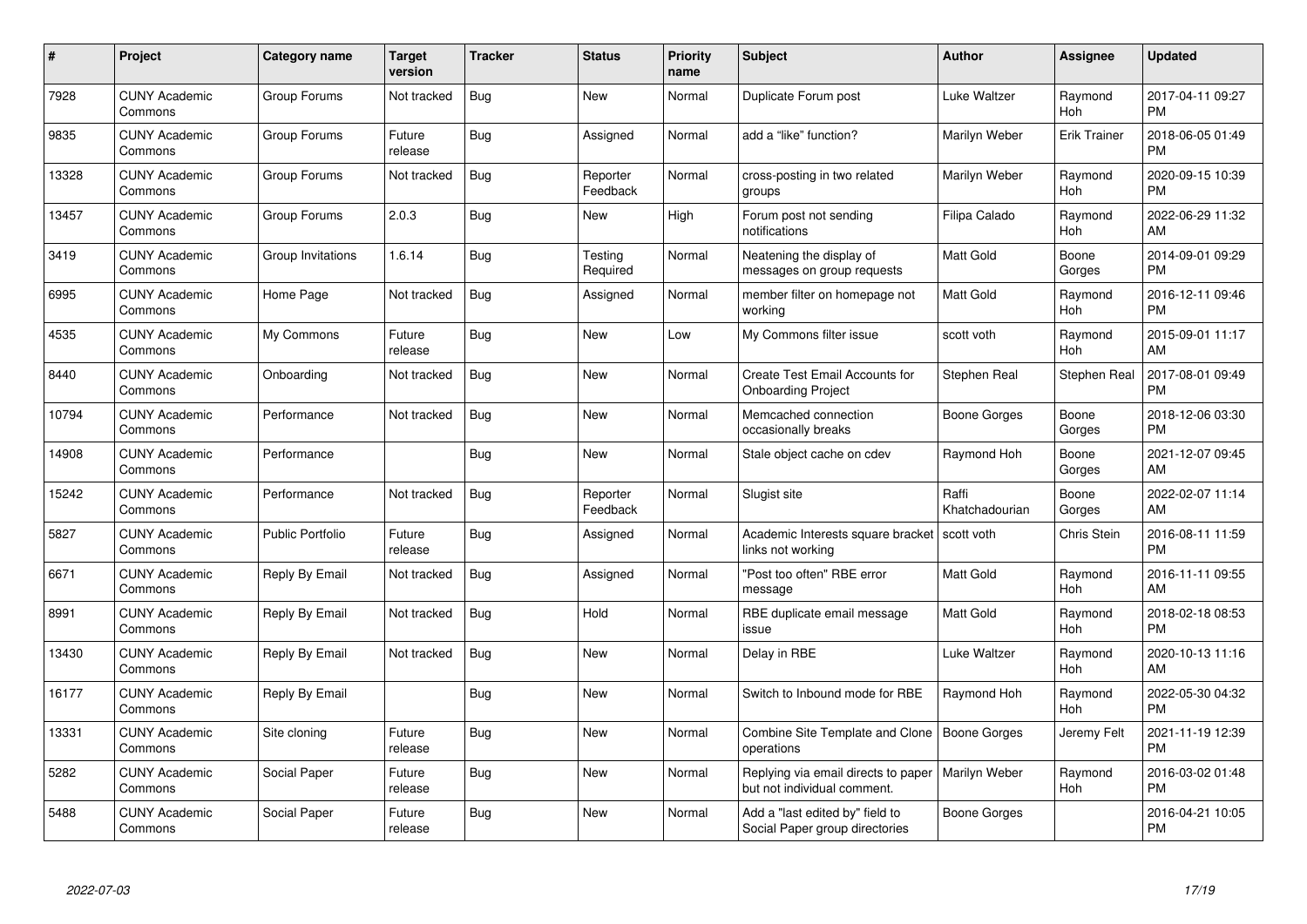| #     | Project                         | <b>Category name</b>     | <b>Target</b><br>version | <b>Tracker</b> | <b>Status</b>        | Priority<br>name | <b>Subject</b>                                                                                               | Author                  | <b>Assignee</b>     | <b>Updated</b>                |
|-------|---------------------------------|--------------------------|--------------------------|----------------|----------------------|------------------|--------------------------------------------------------------------------------------------------------------|-------------------------|---------------------|-------------------------------|
| 7663  | <b>CUNY Academic</b><br>Commons | Social Paper             | Future<br>release        | <b>Bug</b>     | <b>New</b>           | Normal           | Social Paper notifications not<br>formatted correctly on secondary<br>sites                                  | <b>Boone Gorges</b>     | Boone<br>Gorges     | 2018-04-16 03:52<br><b>PM</b> |
| 7981  | <b>CUNY Academic</b><br>Commons | Social Paper             | Future<br>release        | <b>Bug</b>     | <b>New</b>           | Normal           | Social Paper comments should<br>not go to spam                                                               | Luke Waltzer            | Boone<br>Gorges     | 2018-04-16 03:52<br><b>PM</b> |
| 4661  | <b>CUNY Academic</b><br>Commons | User Experience          | Future<br>release        | Bug            | Assigned             | Normal           | Simplify Events text                                                                                         | <b>Matt Gold</b>        | Samantha<br>Raddatz | 2015-10-02 09:06<br><b>PM</b> |
| 8675  | <b>CUNY Academic</b><br>Commons | User Onboarding          | Future<br>release        | Bug            | Reporter<br>Feedback | Low              | Add new User search screen calls<br>for the input of email address but<br>doesn't work with one              | Paul Hebert             | Boone<br>Gorges     | 2017-10-11 11:17<br>AM        |
| 14483 | <b>CUNY Academic</b><br>Commons | WordPress - Media        | Not tracked              | Bug            | Reporter<br>Feedback | Normal           | Wordpress PDF Embed Stopped<br>Working after JITP Media Clone                                                | Patrick DeDauw          | Boone<br>Gorges     | 2021-05-20 01:51<br><b>PM</b> |
| 2167  | <b>CUNY Academic</b><br>Commons | WordPress (misc)         | Future<br>release        | Bug            | Assigned             | Normal           | CAC-Livestream Plugin Issues                                                                                 | Michael Smith           | Dominic<br>Giglio   | 2015-01-02 03:06<br><b>PM</b> |
| 4388  | <b>CUNY Academic</b><br>Commons | WordPress (misc)         | Future<br>release        | <b>Bug</b>     | Assigned             | Normal           | Repeated request for<br>authentication.                                                                      | Alice.Lynn<br>McMichael | Raymond<br>Hoh      | 2015-08-11 07:35<br><b>PM</b> |
| 6755  | <b>CUNY Academic</b><br>Commons | WordPress (misc)         | Future<br>release        | Bug            | New                  | Normal           | Cannot Deactivate Plugin                                                                                     | Laura Kane              |                     | 2016-11-16 01:12<br><b>PM</b> |
| 9346  | <b>CUNY Academic</b><br>Commons | WordPress (misc)         | Not tracked              | Bug            | <b>New</b>           | Normal           | Clone cetls.bmcc.cuny.edu for<br>development                                                                 | Owen Roberts            | Raymond<br>Hoh      | 2018-03-06 05:35<br><b>PM</b> |
| 10040 | <b>CUNY Academic</b><br>Commons | WordPress (misc)         | Not tracked              | Bug            | Reporter<br>Feedback | Normal           | User doesn't see full list of themes                                                                         | <b>Matt Gold</b>        | Boone<br>Gorges     | 2018-07-25 10:12<br>AM        |
| 11024 | <b>CUNY Academic</b><br>Commons | WordPress (misc)         | Future<br>release        | Bug            | New                  | Normal           | Subsites should not show "you<br>should update your .htaccess<br>now" notice after permalink setting<br>save | <b>Boone Gorges</b>     |                     | 2019-01-28 01:35<br><b>PM</b> |
| 14113 | <b>CUNY Academic</b><br>Commons | WordPress (misc)         | Future<br>release        | Bug            | Hold                 | Normal           | Block Editor Not Working on this<br>page - Json error                                                        | scott voth              | Boone<br>Gorges     | 2021-03-05 11:01<br>AM        |
| 16245 | <b>CUNY Academic</b><br>Commons | WordPress (misc)         |                          | <b>Bug</b>     | Reporter<br>Feedback | Normal           | Save Button missing on<br>WordPress Profile page                                                             | scott voth              | Raymond<br>Hoh      | 2022-06-16 03:09<br><b>PM</b> |
| 16255 | <b>CUNY Academic</b><br>Commons | WordPress (misc)         |                          | <b>Bug</b>     | New                  | Normal           | Need to define 'MULTISITE'<br>constant in wp-config.php                                                      | Raymond Hoh             |                     | 2022-06-19 09:31<br>AM        |
| 3691  | <b>CUNY Academic</b><br>Commons | <b>WordPress Plugins</b> | Future<br>release        | Bug            | New                  | Normal           | <b>WPMU Domain Mapping</b><br>Debugging on cdev                                                              | Raymond Hoh             | Matt Gold           | 2014-12-12 09:04<br>AM        |
| 3939  | <b>CUNY Academic</b><br>Commons | <b>WordPress Plugins</b> | Future<br>release        | Bug            | Hold                 | Normal           | Activity stream support for<br>Co-Authors Plus plugin                                                        | Raymond Hoh             | Raymond<br>Hoh      | 2015-11-09 06:13<br><b>PM</b> |
| 6356  | <b>CUNY Academic</b><br>Commons | <b>WordPress Plugins</b> | Future<br>release        | <b>Bug</b>     | Reporter<br>Feedback | Low              | Should Subscribe2 be<br>deprecated?                                                                          | Luke Waltzer            |                     | 2017-03-20 12:20<br><b>PM</b> |
| 9289  | <b>CUNY Academic</b><br>Commons | <b>WordPress Plugins</b> | Future<br>release        | <b>Bug</b>     | Reporter<br>Feedback | Normal           | Email Users Plugin                                                                                           | Laurie Hurson           | Boone<br>Gorges     | 2018-10-24 12:34<br><b>PM</b> |